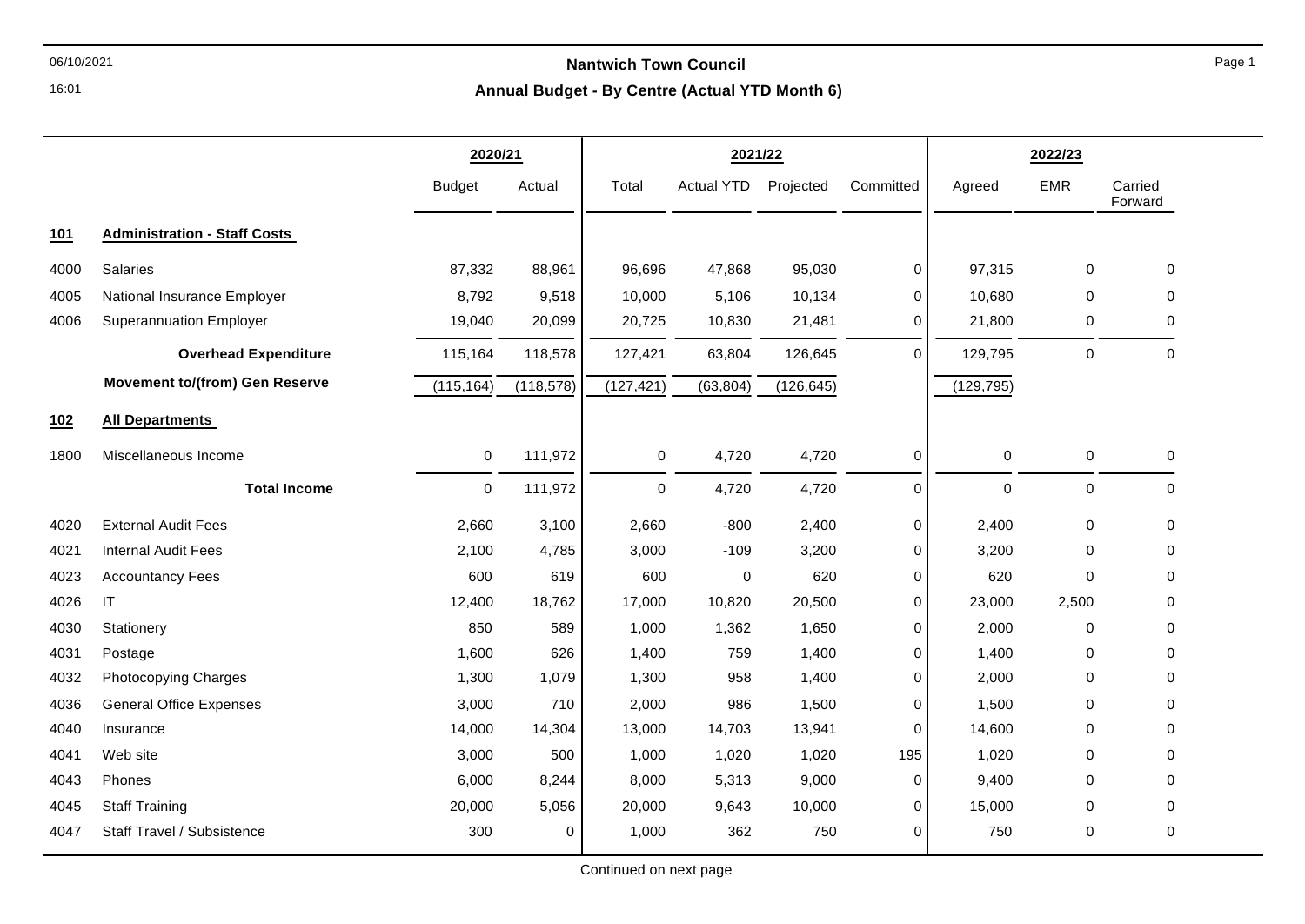#### 06/10/2021 **Nantwich Town Council Annual Budget - By Centre (Actual YTD Month 6)**

|      |                                       | 2020/21       |             |             | 2021/22           |             |             |             | 2022/23     |                    |
|------|---------------------------------------|---------------|-------------|-------------|-------------------|-------------|-------------|-------------|-------------|--------------------|
|      |                                       | <b>Budget</b> | Actual      | Total       | <b>Actual YTD</b> | Projected   | Committed   | Agreed      | <b>EMR</b>  | Carried<br>Forward |
| 4050 | <b>Bank Charges</b>                   | 2,500         | 815         | 2,500       | 692               | 1,700       | 0           | 2,000       | $\mathbf 0$ | $\mathbf 0$        |
| 4052 | <b>Credit Card Charges</b>            | 1,000         | 732         | 1,000       | 525               | 1,000       | 0           | 1,200       | $\mathbf 0$ | 0                  |
| 4059 | Alarm Service Call charge             | 300           | $\mathbf 0$ | $\mathbf 0$ | 0                 | $\Omega$    | 0           | $\Omega$    | $\Omega$    | $\Omega$           |
| 4064 | Data Protection Registration          | 35            | 55          | 50          | $\mathbf 0$       | 55          | 0           | 55          | $\Omega$    | 0                  |
| 4106 | Parish on-line mapping                | 270           | 270         | 270         | 225               | 225         | 0           | 250         | $\Omega$    | 0                  |
| 4208 | <b>Cleaning Materials</b>             | 0             | $\mathbf 0$ | $\mathbf 0$ | 158               | $\Omega$    | 0           | 0           | $\Omega$    | 0                  |
| 4212 | Repairs & Maintenance                 | 0             | $\mathbf 0$ | 0           | 290               | 0           | 0           | 0           | $\mathbf 0$ | 0                  |
| 6104 | Equipment service /maintenance        | 0             | 4,571       | $\mathbf 0$ | 0                 | $\Omega$    | 0           | $\Omega$    | $\Omega$    | $\Omega$           |
| 6114 | Health & Safety                       | 5,000         | 4,160       | 5,200       | 2,256             | 4,000       | 0           | 5,200       | $\Omega$    | $\Omega$           |
| 6225 | <b>Payroll Services</b>               | 4,000         | 2,457       | 4,000       | 1,243             | 2,300       | 0           | 2,250       | $\Omega$    | 0                  |
| 6290 | Unrecoverable VAT                     | 0             | 17,676      | 0           | 0                 | $\mathbf 0$ | 0           | $\mathbf 0$ | $\Omega$    | $\mathbf 0$        |
| 6300 | <b>Professional Fees</b>              | 0             | 10,610      | 5,000       | 4,461             | 3,560       | 0           | 5,000       | $\Omega$    | 0                  |
|      | <b>Overhead Expenditure</b>           | 80,915        | 99,720      | 89,980      | 54,868            | 80,221      | 195         | 92,845      | 2,500       | 0                  |
|      | 102 Net Income over Expenditure       | $-80,915$     | 12,252      | $-89,980$   | $-50,147$         | $-75,501$   | $-195$      | $-92,845$   | $-2,500$    | 0                  |
| 7000 | plus Transfer from EMR                | 0             | 14,181      | $\mathbf 0$ | $\mathsf 0$       | $\mathbf 0$ | $\mathbf 0$ | $\mathbf 0$ | $\mathbf 0$ | $\mathbf 0$        |
|      | <b>Movement to/(from) Gen Reserve</b> | (80, 915)     | 26,433      | (89,980)    | (50, 147)         | (75, 501)   |             | (92, 845)   |             |                    |
| 103  | <b>Administration - Subscriptions</b> |               |             |             |                   |             |             |             |             |                    |
| 4100 | <b>Nantwich Civic Society</b>         | 15            | 0           | 15          | 0                 | 15          | 0           | 15          | $\Omega$    | $\Omega$           |
| 4103 | <b>CHALC</b>                          | 1,600         | 1,487       | 1,487       | 1,520             | 1,470       | 0           | 1,487       | $\mathbf 0$ | 0                  |
| 4104 | Society of Local Council Clerk        | 450           | 0           | 450         | 337               | 900         | 0           | 900         | 0           | $\Omega$           |
|      | <b>Overhead Expenditure</b>           | 2,065         | 1,487       | 1,952       | 1,857             | 2,385       | $\Omega$    | 2,402       | $\mathbf 0$ | 0                  |
|      | <b>Movement to/(from) Gen Reserve</b> | (2,065)       | (1, 487)    | (1,952)     | (1, 857)          | (2, 385)    |             | (2, 402)    |             |                    |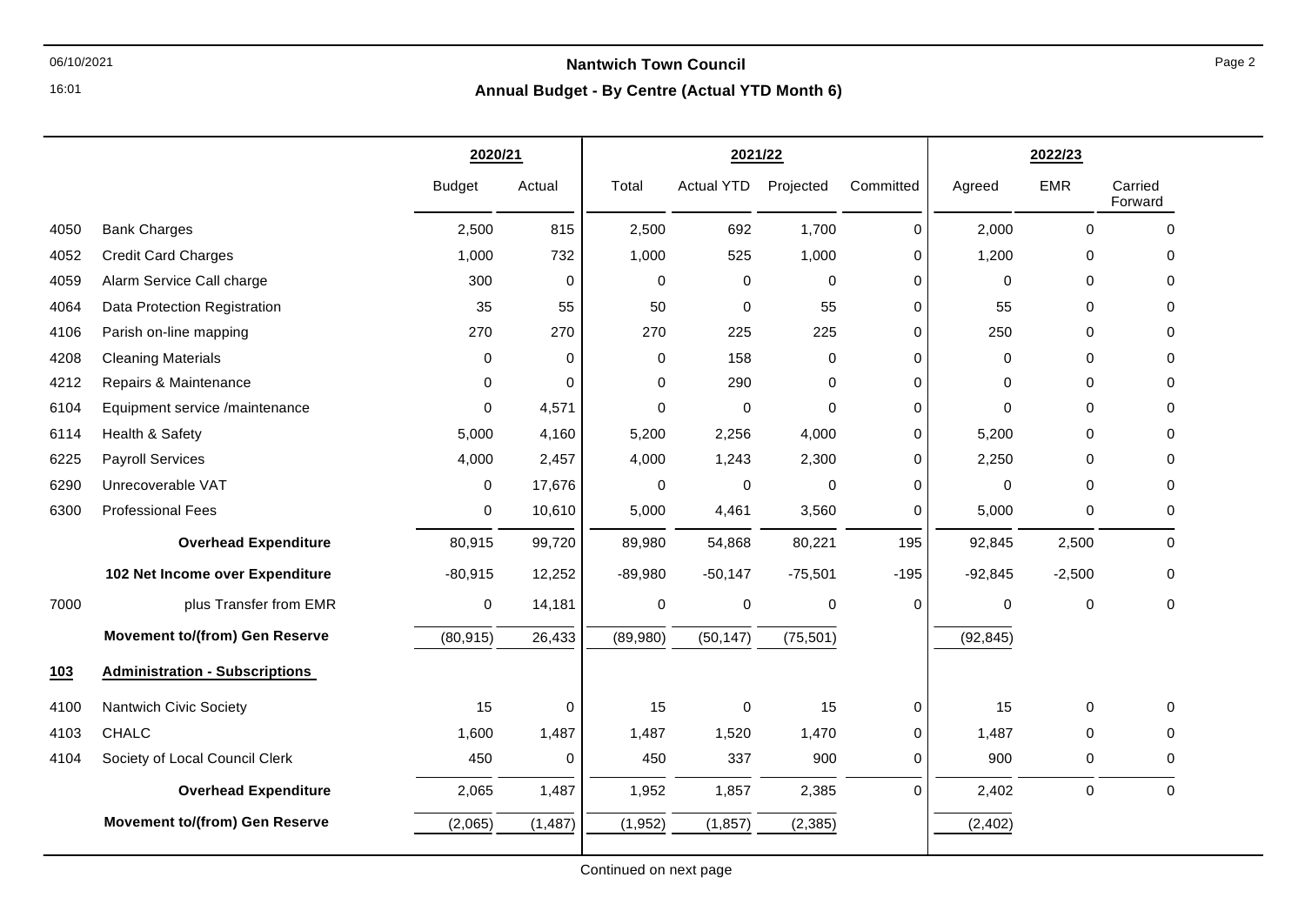## 06/10/2021 **Nantwich Town Council**

**Annual Budget - By Centre (Actual YTD Month 6)**

|      |                                       | 2020/21       |             | 2021/22     |                   |             |             | 2022/23     |             |                    |
|------|---------------------------------------|---------------|-------------|-------------|-------------------|-------------|-------------|-------------|-------------|--------------------|
|      |                                       | <b>Budget</b> | Actual      | Total       | <b>Actual YTD</b> | Projected   | Committed   | Agreed      | <b>EMR</b>  | Carried<br>Forward |
| 104  | <b>Town Centre Management</b>         |               |             |             |                   |             |             |             |             |                    |
| 1226 | Memorial bench, plaque, tree.         | 200           | 1,380       | 200         | 4,580             | 4,500       | 0           | 1,500       | $\mathbf 0$ | $\Omega$           |
| 1801 | Nantwich Sq Fees (Commercial)         | 1,000         | 0           | 1,000       | 1,140             | 1,000       | 0           | 2,000       | 0           | 0                  |
|      | <b>Total Income</b>                   | 1,200         | 1,380       | 1,200       | 5,720             | 5,500       | $\mathbf 0$ | 3,500       | $\mathbf 0$ | 0                  |
| 4000 | Salaries                              | 29,510        | 9,647       | 30,030      | 5,854             | 12,000      | 0           | 32,000      | $\mathbf 0$ | 0                  |
| 4005 | National Insurance Employer           | 2,000         | 1,121       | 1,800       | 632               | 1,261       | 0           | 1,800       | $\Omega$    | $\Omega$           |
| 4006 | <b>Superannuation Employer</b>        | 6,433         | 2,165       | 6,790       | 1,324             | 2,651       | 0           | 7,232       | $\mathbf 0$ | 0                  |
| 4060 | Premises Licence                      | 80            | 0           | 80          | 0                 | 80          | 0           | 80          | $\Omega$    | 0                  |
| 4160 | Comfort Scheme annual fee             | 3,900         | 0           | 3,900       | $\mathbf 0$       | 0           | $\Omega$    | 3,900       | $\Omega$    | $\Omega$           |
| 4202 | Water & Sewerage Charges              | 0             | 0           | 0           | 12                | 0           | $\mathbf 0$ | 0           | $\mathbf 0$ | 0                  |
| 4211 | <b>Ground Maintenance</b>             | 0             | 180         | $\mathbf 0$ | 110               | 0           | $\mathbf 0$ | 0           | $\Omega$    | 0                  |
| 4212 | Repairs & Maintenance                 | $\Omega$      | 0           | 500         | $\mathbf 0$       | $\Omega$    | 0           | 500         | $\Omega$    | 0                  |
| 4220 | <b>General Equipment</b>              | 200           | $\mathbf 0$ | $\mathbf 0$ | $\mathbf 0$       | $\Omega$    | $\mathbf 0$ | $\mathbf 0$ | $\Omega$    | 0                  |
| 4251 | Banners, flags and signs              | 600           | 234         | 600         | 459               | 458         | $\mathbf 0$ | 1,000       | $\Omega$    | 0                  |
| 4373 | <b>Street Entertainment</b>           | 1,000         | 0           | 2,000       | $\mathbf 0$       | $\mathbf 0$ | $\Omega$    | 2,500       | $\Omega$    | $\Omega$           |
| 4377 | <b>Town Centre Marketing</b>          | 25,000        | 11,491      | 25,000      | 8,885             | 15,000      | 3,092       | 25,000      | $\mathbf 0$ | 0                  |
| 6102 | Equipment spares(do not use)          | 0             | 0           | 0           | 17                | 0           | $\mathbf 0$ | 0           | 0           | 0                  |
|      | <b>Overhead Expenditure</b>           | 68,723        | 24,838      | 70,700      | 17,293            | 31,450      | 3,092       | 74,012      | 0           | $\mathbf 0$        |
|      | 104 Net Income over Expenditure       | $-67,523$     | $-23,458$   | $-69,500$   | $-11,573$         | $-25,950$   | $-3,092$    | $-70,512$   | 0           | 0                  |
| 7001 | less Transfer to EMR                  | 0             | 7,500       | 0           | 0                 | $\mathbf 0$ | $\Omega$    | 0           | 0           | 0                  |
|      | <b>Movement to/(from) Gen Reserve</b> | (67, 523)     | (30, 958)   | (69, 500)   | (11, 573)         | (25,950)    |             | (70, 512)   |             |                    |
| 110  | Grants                                |               |             |             |                   |             |             |             |             |                    |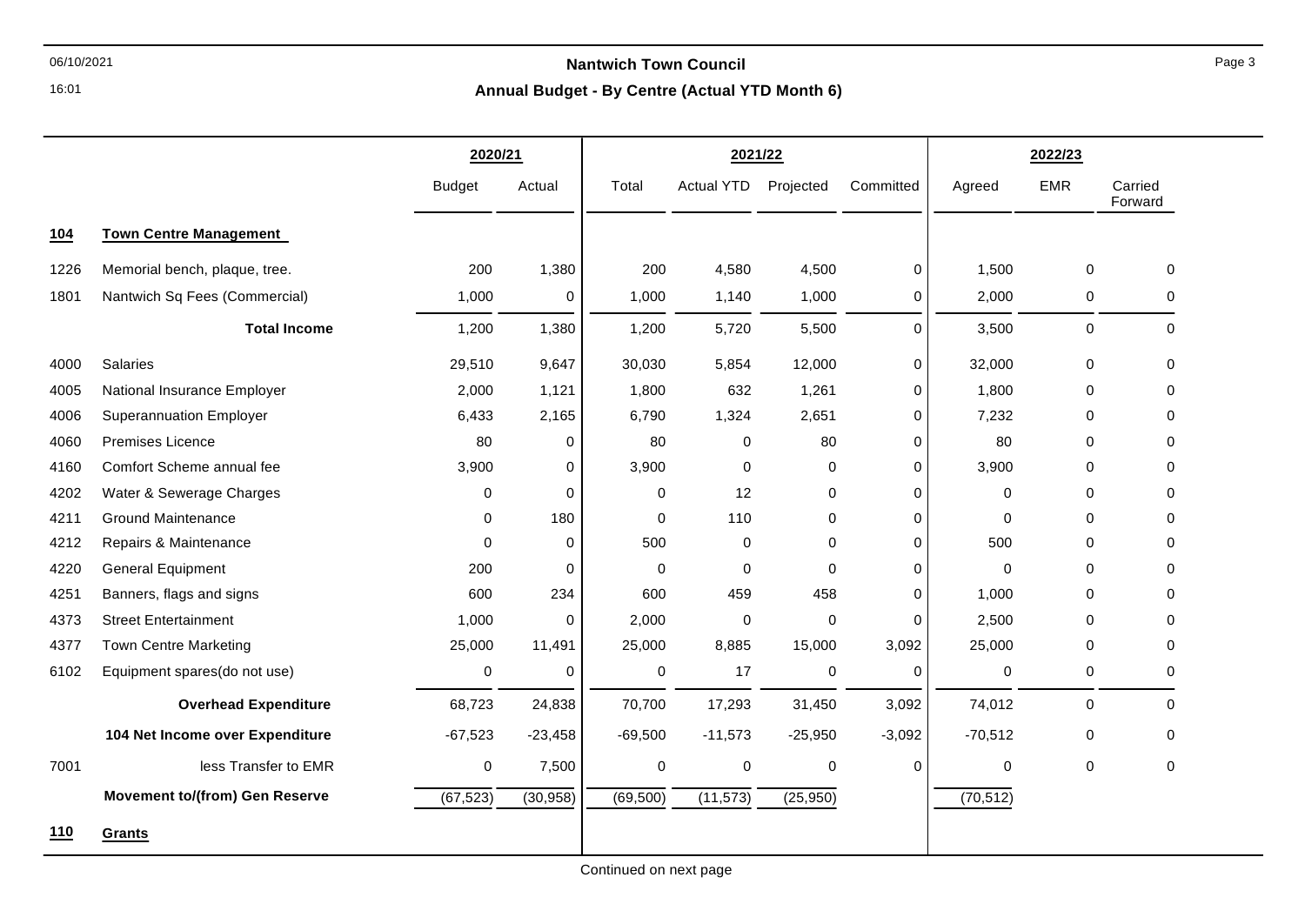### 06/10/2021 **Nantwich Town Council**

**Annual Budget - By Centre (Actual YTD Month 6)**

|      |                                       | 2020/21       |             | 2021/22     |                   |           |             | 2022/23 |             |                    |
|------|---------------------------------------|---------------|-------------|-------------|-------------------|-----------|-------------|---------|-------------|--------------------|
|      |                                       | <b>Budget</b> | Actual      | Total       | <b>Actual YTD</b> | Projected | Committed   | Agreed  | <b>EMR</b>  | Carried<br>Forward |
| 1100 | <b>Grants Received</b>                | 0             | 56,550      | 0           | $\mathbf 0$       | 0         | $\pmb{0}$   | 1,000   | $\mathbf 0$ | 0                  |
| 1800 | Miscellaneous Income                  | 0             | 0           | 0           | 1,619             | 1,619     | 0           | 0       | 0           | 0                  |
|      | <b>Total Income</b>                   | $\mathbf 0$   | 56,550      | $\mathbf 0$ | 1,619             | 1,619     | $\Omega$    | 1,000   | $\mathbf 0$ | $\mathbf 0$        |
| 4138 | Local Organisations (Misc)            | 5,000         | 700         | 12,000      | 8,920             | 12,000    | 0           | 5,000   | $\mathbf 0$ | $\mathbf 0$        |
| 4256 | Poppy Cross                           | 6,000         | 0           | $\Omega$    | 0                 | 0         | $\mathbf 0$ | 0       | $\Omega$    | $\Omega$           |
| 4257 | <b>CANTA inc Civic Hall Hire</b>      | 1,000         | 0           | 1,500       | 0                 | 0         | $\Omega$    | 1,500   | $\mathbf 0$ | 0                  |
| 4259 | Nantwich Film Club - Festival         | 1,200         | 0           | 1,200       | $\mathbf 0$       | 0         | $\Omega$    | 1,200   | 0           | 0                  |
|      | <b>Overhead Expenditure</b>           | 13,200        | 700         | 14,700      | 8,920             | 12,000    | $\Omega$    | 7,700   | $\pmb{0}$   | $\pmb{0}$          |
|      | <b>Movement to/(from) Gen Reserve</b> | (13, 200)     | 55,850      | (14, 700)   | (7, 301)          | (10, 381) |             | (6,700) |             |                    |
| 111  | <b>Contributions</b>                  |               |             |             |                   |           |             |         |             |                    |
| 4130 | Nantwich in Bloom                     | 5,500         | 4,414       | 5,500       | 5,528             | 5,528     | 0           | 5,500   | $\mathbf 0$ | 0                  |
| 4132 | <b>Holly Holy Day Society</b>         | 2,000         | 0           | 2,000       | $\mathbf 0$       | 2,000     | $\mathbf 0$ | 2,000   | $\Omega$    | 0                  |
| 4133 | Nantwich Museum Trust                 | 7,000         | 7,000       | 7,000       | 7,000             | 7,000     | $\mathbf 0$ | 7,000   | 0           | $\mathbf 0$        |
| 4136 | Nantwich Words & Music (Civic)        | 3,000         | 0           | 3,000       | $\mathbf 0$       | 0         | $\mathbf 0$ | 3,000   | $\Omega$    | 0                  |
| 4139 | Nantwich First Responders             | 3,000         | 1,369       | 3,000       | 1,323             | 1,400     | $\mathbf 0$ | 2,000   | 0           | $\Omega$           |
| 4141 | Nantwich Concert Band                 | 1,000         | 0           | 1,000       | 1,000             | 1,000     | $\mathbf 0$ | 1,000   | $\Omega$    | 0                  |
| 4143 | <b>Food Festival</b>                  | 15,000        | 0           | 8,000       | $\pmb{0}$         | 0         | 0           | 15,000  | 0           | 0                  |
| 4146 | <b>Guy Harvey Youth Club</b>          | 1,200         | 0           | 1,200       | 1,200             | 1,200     | 0           | 1,200   | $\Omega$    | 0                  |
| 4150 | <b>Choral Society</b>                 | 1,000         | $\mathbf 0$ | 1,000       | 1,000             | 1,000     | $\mathbf 0$ | 1,000   | $\Omega$    | 0                  |
| 4152 | Nantwich Food Bank                    | 1,000         | 1,000       | 1,000       | 1,000             | 1,000     | $\mathbf 0$ | 1,000   | $\Omega$    | $\Omega$           |
| 4156 | <b>Civic Hall Grants</b>              | 8,000         | 0           | 8,000       | 250               | 2,000     | $\mathbf 0$ | 8,000   | 0           | $\Omega$           |
| 4158 | Weaver Wander                         | 650           | 0           | 650         | 0                 | 0         | 0           | 650     | 0           | 0                  |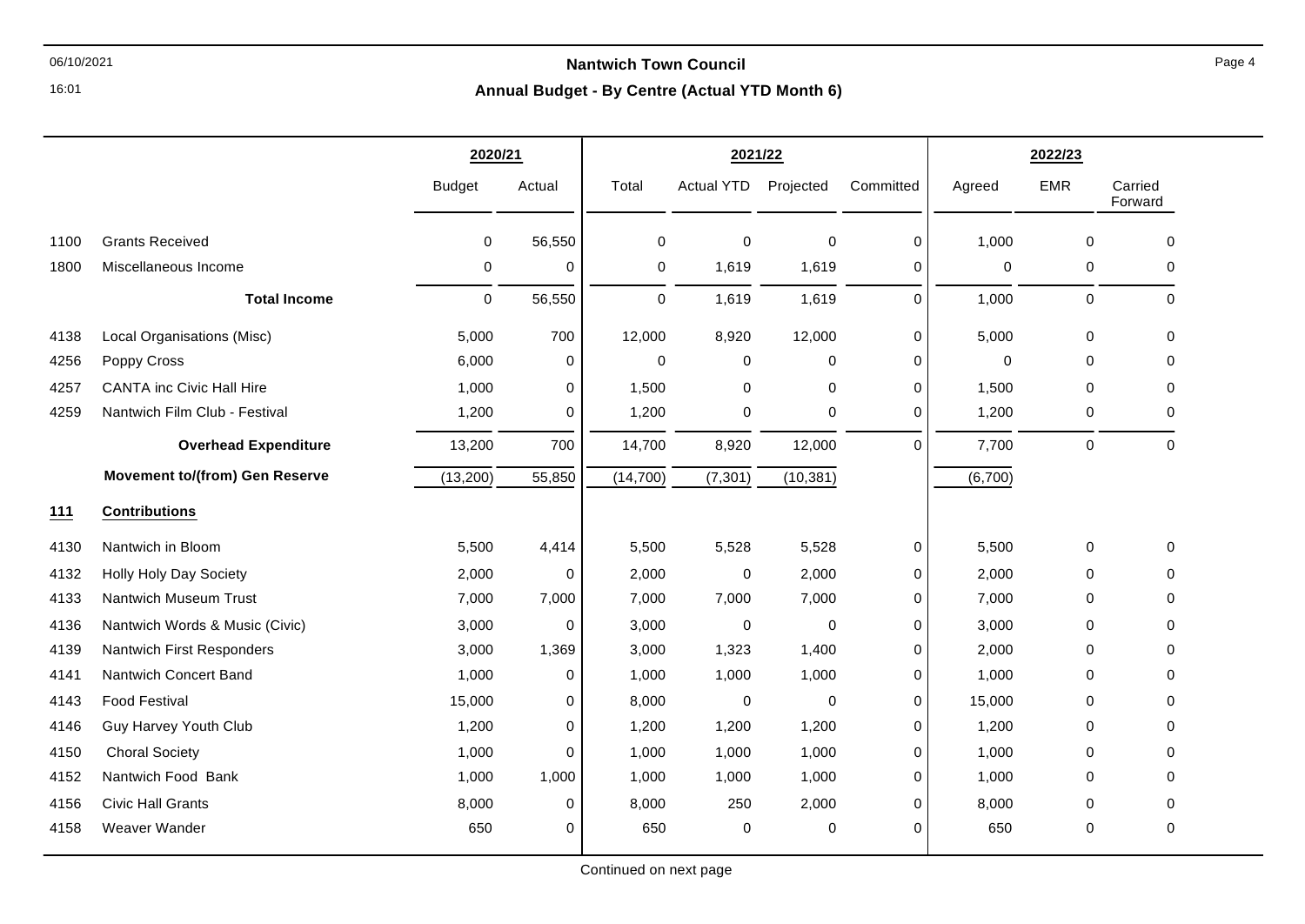## 06/10/2021 **Nantwich Town Council**

**Annual Budget - By Centre (Actual YTD Month 6)**

|      |                                       | 2020/21       |             | 2021/22     |                   |             |             | 2022/23      |             |                    |
|------|---------------------------------------|---------------|-------------|-------------|-------------------|-------------|-------------|--------------|-------------|--------------------|
|      |                                       | <b>Budget</b> | Actual      | Total       | <b>Actual YTD</b> | Projected   | Committed   | Agreed       | <b>EMR</b>  | Carried<br>Forward |
| 4161 | Nantwich Show grant                   | 10,000        | $\pmb{0}$   | $\mathbf 0$ | 0                 | $\mathbf 0$ | $\mathbf 0$ | $\mathbf 0$  | $\mathbf 0$ | $\Omega$           |
| 4171 | Nantwich Jazz Festival (Civic)        | 7,000         | 0           | 7,000       | $\mathbf 0$       | 0           | 0           | 7,000        | $\mathbf 0$ | 0                  |
| 4172 | Santa Show Sponsorship (Civic)        | 6,000         | 1,140       | 7,000       | 0                 | 4,000       | $\mathbf 0$ | 7,000        | 0           | $\Omega$           |
| 4173 | Nantwich Events Photography           | 600           | $\mathbf 0$ | 600         | 0                 | 0           | $\mathbf 0$ | 600          | $\mathbf 0$ | $\Omega$           |
| 4999 | Contingencies                         | 1,500         | 0           | 1,500       | $\pmb{0}$         | 0           | $\mathbf 0$ | 0            | 0           | 0                  |
|      | <b>Overhead Expenditure</b>           | 73,450        | 14,923      | 57,450      | 18,301            | 26,128      | 0           | 61,950       | $\pmb{0}$   | $\mathbf 0$        |
|      | <b>Movement to/(from) Gen Reserve</b> | (73, 450)     | (14, 923)   | (57, 450)   | (18, 301)         | (26, 128)   |             | (61, 950)    |             |                    |
| 201  | <b>Brookfield Hall</b>                |               |             |             |                   |             |             |              |             |                    |
| 1200 | Christadelphian Church Rent           | 1,600         | 150         | 1,600       | 0                 | 1,600       | $\mathbf 0$ | 1,600        | 0           | $\Omega$           |
| 1201 | <b>Christ Church Licence Fee</b>      | 600           | 450         | 600         | 300               | 600         | $\mathbf 0$ | 600          | $\pmb{0}$   | 0                  |
| 1202 | <b>Christ Church Elect Charges</b>    | 300           | 261         | 300         | $\mathbf 0$       | 300         | $\mathbf 0$ | 300          | $\mathbf 0$ | $\Omega$           |
| 1203 | <b>Christ Church Water Charges</b>    | 450           | 377         | 450         | 0                 | 400         | $\Omega$    | 400          | 0           | 0                  |
| 1204 | Christadelphian Ch room hire          | 0             | $-390$      | $\mathbf 0$ | $\pmb{0}$         | 0           | 0           | 0            | $\pmb{0}$   | 0                  |
| 1210 | Yoga room hire                        | 550           | $\pmb{0}$   | 550         | 0                 | 0           | $\mathbf 0$ | $\mathbf 0$  | $\mathbf 0$ | $\Omega$           |
| 1220 | No not use                            | 600           | 0           | 0           | $\mathbf 0$       | $\Omega$    | $\Omega$    | $\mathbf 0$  | $\Omega$    | 0                  |
| 1222 | <b>Elections Room Hire</b>            | 450           | $\mathbf 0$ | 0           | 450               | 450         | $\mathbf 0$ | $\mathbf 0$  | $\mathbf 0$ | $\Omega$           |
| 1232 | Weight Watchers Room Hire             | 2,100         | $-123$      | 2,100       | $\mathbf 0$       | $\mathbf 0$ | $\mathbf 0$ | $\mathbf{0}$ | $\Omega$    | $\Omega$           |
| 1251 | <b>Brookfield Council/chamberhire</b> | 7,000         | 3,978       | 4,000       | 6,509             | 10,000      | $\mathbf 0$ | 11,000       | $\mathbf 0$ | 0                  |
| 1380 | Sponsorship                           | 1,000         | $\mathbf 0$ | 0           | $\pmb{0}$         | 0           | $\mathbf 0$ | $\mathbf 0$  | $\,0\,$     | 0                  |
|      | <b>Total Income</b>                   | 14,650        | 4,703       | 9,600       | 7,259             | 13,350      | $\Omega$    | 13,900       | $\mathbf 0$ | $\Omega$           |
| 4000 | Salaries                              | 0             | $\mathbf 0$ | 0           | 50                | 0           | $\mathbf 0$ | 0            | $\pmb{0}$   | $\mathbf 0$        |
| 4036 | <b>General Office Expenses</b>        | 100           | $\pmb{0}$   | 0           | $\pmb{0}$         | 0           | $\mathbf 0$ | $\mathbf 0$  | $\pmb{0}$   | $\mathbf 0$        |
|      |                                       |               |             |             |                   |             |             |              |             |                    |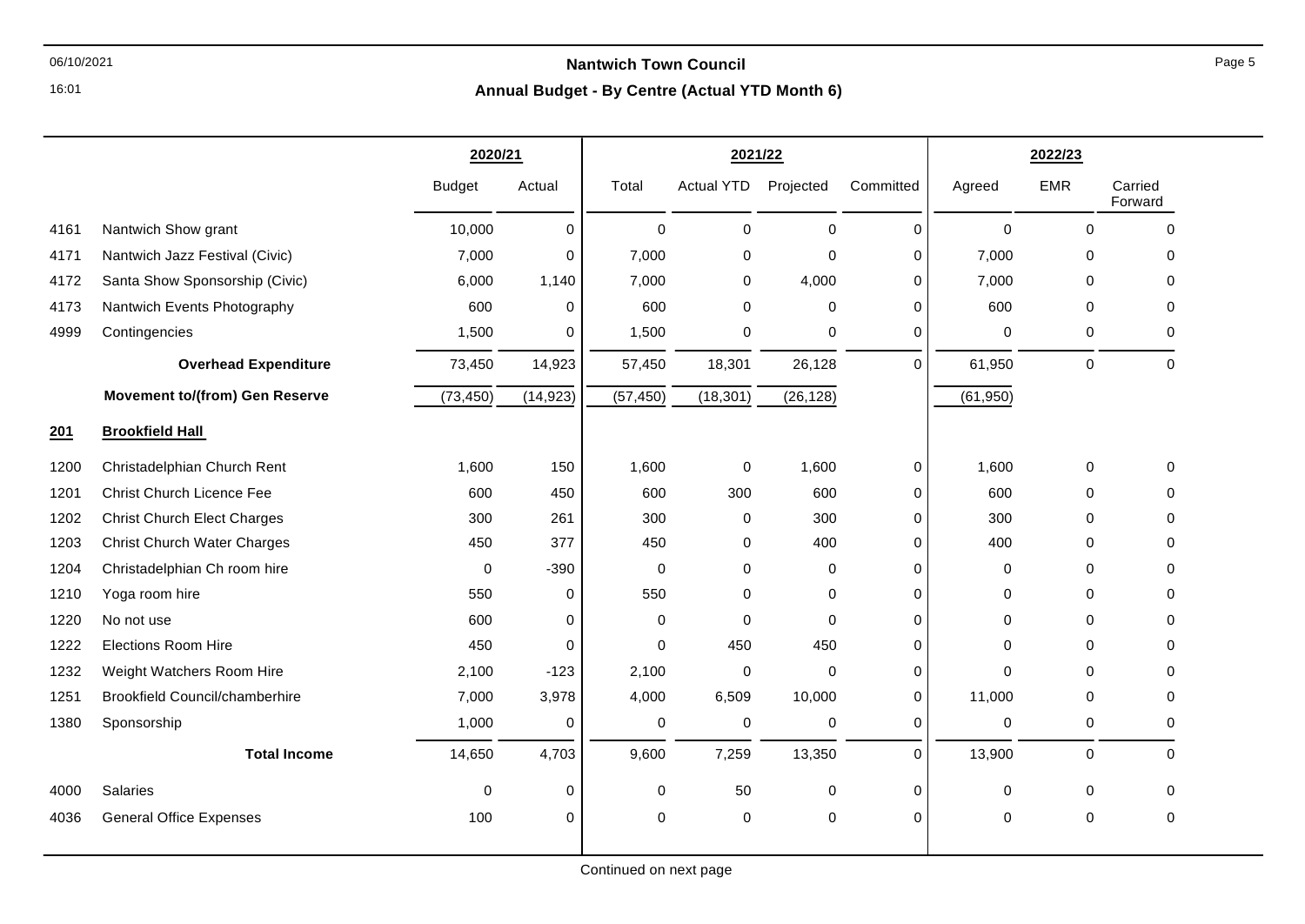# 06/10/2021 **Nantwich Town Council**

**Annual Budget - By Centre (Actual YTD Month 6)**

|      |                                       | 2020/21       |             |                  | 2021/22           |             |             |        | 2022/23     |                    |
|------|---------------------------------------|---------------|-------------|------------------|-------------------|-------------|-------------|--------|-------------|--------------------|
|      |                                       | <b>Budget</b> | Actual      | Total            | <b>Actual YTD</b> | Projected   | Committed   | Agreed | <b>EMR</b>  | Carried<br>Forward |
| 4059 | Alarm Service Call charge             | 300           | $\Omega$    | $\mathbf 0$      | $\Omega$          | $\mathbf 0$ | 0           | 200    | $\mathbf 0$ | $\mathbf{0}$       |
| 4200 | Rates                                 | 2,200         | 2,221       | 2,400            | 2,221             | 2,221       | 0           | 2,300  | 0           | 0                  |
| 4201 | Electricity                           | 4,000         | 1,081       | 1,000            | 378               | 800         | $\mathbf 0$ | 1,500  | $\mathbf 0$ | 0                  |
| 4202 | Water & Sewerage Charges              | 1,600         | 802         | 600              | 488               | 850         | 0           | 900    | $\Omega$    | 0                  |
| 4204 | <b>Ground Rent CEC</b>                | 50            | 50          | 50               | 50                | 50          | 0           | 50     | $\mathbf 0$ | 0                  |
| 4208 | <b>Cleaning Materials</b>             | 300           | 11          | 400              | 211               | 300         | $\mathbf 0$ | 400    | $\mathbf 0$ | 0                  |
| 4209 | <b>Window Cleaning</b>                | 600           | 76          | 600              | $\Omega$          | 200         | $\mathbf 0$ | 200    | $\Omega$    | 0                  |
| 4210 | <b>Cleaning Services</b>              | 400           | 205         | $\mathbf 0$      | 222               | $\mathbf 0$ | 0           | 0      | 0           | 0                  |
| 4211 | <b>Ground Maintenance</b>             | 1,400         | 1,450       | 1,600            | 740               | 1,460       | $\mathbf 0$ | 0      | $\mathbf 0$ | 0                  |
| 4212 | Repairs & Maintenance                 | 1,000         | 86          | 1,000            | 1,834             | 1,900       | 11          | 1,000  | $\mathbf 0$ | 0                  |
| 6104 | Equipment service /maintenance        | 1,400         | 892         | 1,000            | 196               | 1,000       | 0           | 1,000  | 0           | 0                  |
|      | <b>Overhead Expenditure</b>           | 13,350        | 6,874       | 8,650            | 6,390             | 8,781       | 11          | 7,550  | $\pmb{0}$   | $\mathbf 0$        |
|      | <b>Movement to/(from) Gen Reserve</b> | 1,300         | (2, 171)    | $\overline{950}$ | 869               | 4,569       |             | 6,350  |             |                    |
| 210  | <b>Environmental Expenditure</b>      |               |             |                  |                   |             |             |        |             |                    |
| 1300 | <b>Environmental Income</b>           | 600           | $\mathbf 0$ | $\mathbf 0$      | $\mathbf 0$       | $\pmb{0}$   | $\mathbf 0$ | 0      | $\pmb{0}$   | 0                  |
|      | <b>Total Income</b>                   | 600           | 0           | $\mathbf 0$      | 0                 | $\pmb{0}$   | $\Omega$    | 0      | $\pmb{0}$   | $\Omega$           |
| 4212 | Repairs & Maintenance                 | 100           | $\mathbf 0$ | $\mathbf 0$      | $\Omega$          | $\mathbf 0$ | $\mathbf 0$ | 0      | $\mathbf 0$ | 0                  |
| 4216 | Furniture                             | 250           | 20          | 250              | 0                 | $\pmb{0}$   | $\mathbf 0$ | 0      | $\mathbf 0$ | 0                  |
| 4220 | <b>General Equipment</b>              | 1,500         | 0           | 1,500            | 840               | 1,500       | 0           | 1,500  | 0           | 0                  |
| 4301 | Millennium Clock                      | 300           | 0           | 1,500            | 840               | 840         | $\Omega$    | 1,000  | 0           | 0                  |
| 4302 | <b>Street Furniture</b>               | 2,500         | 1,783       | 2,500            | 1,437             | 1,500       | 0           | 2,500  | 0           | 0                  |
| 4304 | <b>Litter Collection</b>              | 150           | 0           | $\mathbf 0$      | $\pmb{0}$         | 0           | $\mathbf 0$ | 200    | $\mathbf 0$ | 0                  |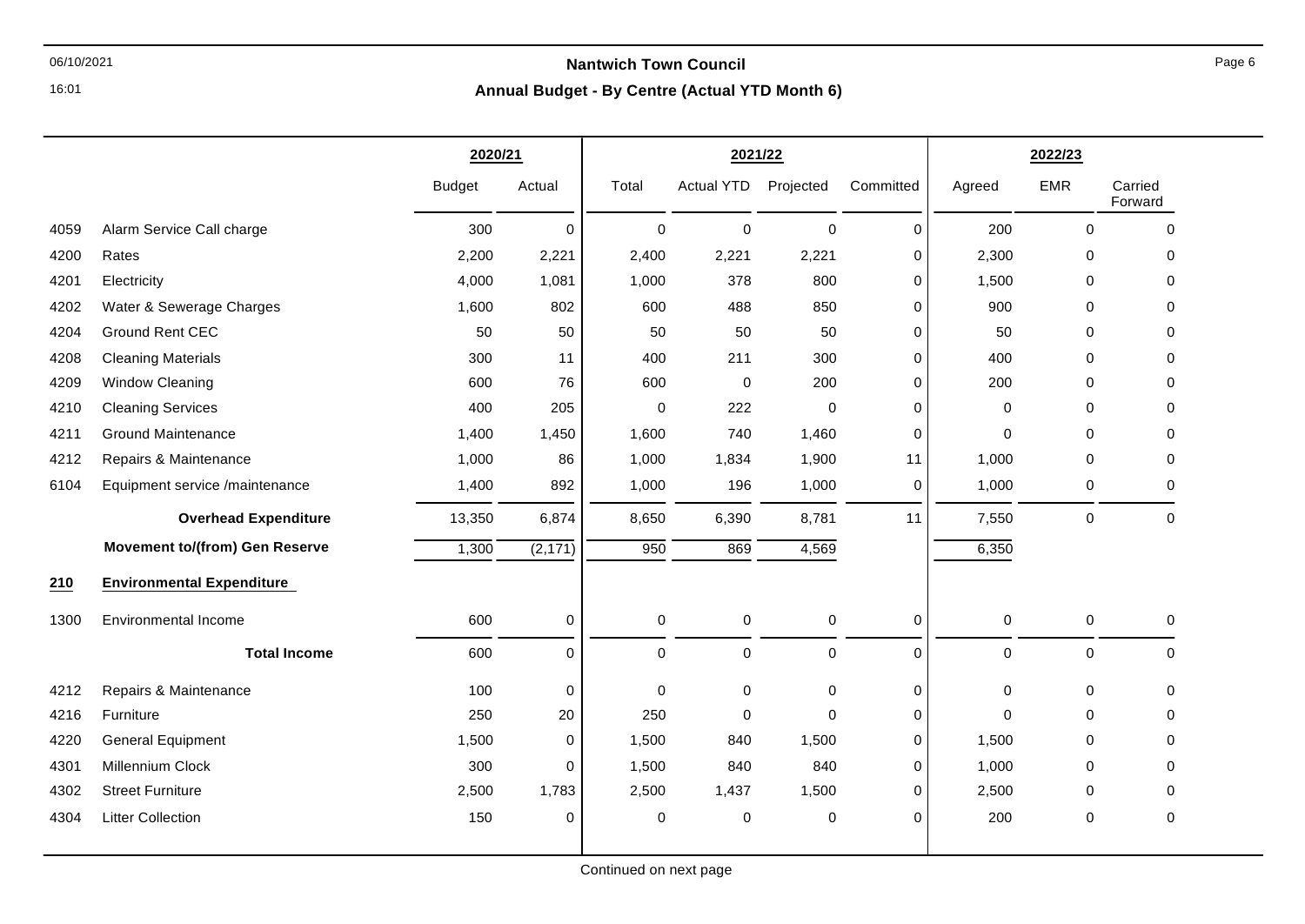**Annual Budget - By Centre (Actual YTD Month 6)**

|      |                                          | 2020/21       |           | 2021/22     |                   |             |             | 2022/23     |            |                    |
|------|------------------------------------------|---------------|-----------|-------------|-------------------|-------------|-------------|-------------|------------|--------------------|
|      |                                          | <b>Budget</b> | Actual    | Total       | <b>Actual YTD</b> | Projected   | Committed   | Agreed      | <b>EMR</b> | Carried<br>Forward |
| 4305 | Airman's Grave (do not use)              | $\mathbf 0$   | 0         | 500         | $\mathbf 0$       | $\mathbf 0$ | $\mathbf 0$ | 200         | 0          | $\mathbf 0$        |
| 4307 | Stonemasons Yard                         | 3,000         | 0         | $\mathbf 0$ | 0                 | $\Omega$    | $\pmb{0}$   | $\mathbf 0$ | 0          | $\mathbf 0$        |
| 4420 | <b>Contribution CCTV Monitoring</b>      | 27,000        | 24,699    | 34,231      | 22,913            | 33,000      | $\mathbf 0$ | 28,000      | 0          | 0                  |
|      | <b>Overhead Expenditure</b>              | 34,800        | 26,502    | 40,481      | 26,030            | 36,840      | $\mathbf 0$ | 33,400      | 0          | 0                  |
|      | <b>Movement to/(from) Gen Reserve</b>    | (34, 200)     | (26, 502) | (40, 481)   | (26, 030)         | (36, 840)   |             | (33, 400)   |            |                    |
| 220  | <b>Civic &amp; Elections Expenditure</b> |               |           |             |                   |             |             |             |            |                    |
| 1372 | Mayor's Charity Income                   | $\mathbf 0$   | 180       | 0           | 0                 | $\mathbf 0$ | 0           | 500         | 0          | 0                  |
| 1376 | Mayor's Quiz income                      | 200           | 0         | 0           | 0                 | 0           | $\mathbf 0$ | 200         | 0          | 0                  |
|      | <b>Total Income</b>                      | 200           | 180       | $\Omega$    | 0                 | $\mathbf 0$ | $\Omega$    | 700         | 0          | 0                  |
| 4046 | <b>Members Training</b>                  | 500           | 245       | 500         | 30                | 250         | $\pmb{0}$   | 500         | 0          | 0                  |
| 4048 | Members Travel / Subsistence             | 300           | 0         | 300         | 80                | $\Omega$    | $\mathbf 0$ | 300         | 0          | 0                  |
| 4090 | Newsletter Talk of the Town              | 10,000        | 1,635     | 10,000      | 630               | 3,000       | $\pmb{0}$   | 5,000       | 0          | 0                  |
| 4155 | Salt of the Earth Awards                 | 1,000         | 0         | 1,000       | 892               | 892         | $\pmb{0}$   | 1,000       | 0          | 0                  |
| 4350 | Mayor's Allowance                        | 2,000         | 0         | 2,000       | 20                | 1,000       | $\pmb{0}$   | 1,000       | 0          | $\mathbf 0$        |
| 4352 | <b>Civic Ceremonies</b>                  | 4,000         | 373       | 2,000       | 67                | $\Omega$    | $\mathbf 0$ | 2,000       | 0          | 0                  |
| 4353 | Civic Regalia                            | 500           | 115       | 500         | 228               | 228         | $\mathbf 0$ | 500         | 0          | 0                  |
| 4354 | Civic Hall Hire                          | 2,000         | 0         | 0           | 0                 | $\Omega$    | $\mathbf 0$ | $\Omega$    | 0          | $\Omega$           |
| 4357 | <b>Civic Service refreshments</b>        | 600           | 0         | 600         | 0                 | 600         | 0           | 600         | $\Omega$   | $\Omega$           |
| 4358 | Christmas refreshments                   | 600           | 0         | 600         | 0                 | 0           | $\mathbf 0$ | 600         | 0          | 0                  |
| 4359 | <b>Mayor Making Refreshments</b>         | 600           | 105       | 600         | 0                 | $\Omega$    | $\pmb{0}$   | 600         | 0          | $\mathbf 0$        |
| 4555 | Mayor's Charity payment                  | 0             | 2,100     | 2,000       | 2,000             | 2,000       | $\mathbf 0$ | 2,000       | 0          | $\mathbf 0$        |
|      | <b>Overhead Expenditure</b>              | 22,100        | 4,573     | 20,100      | 3,946             | 7,970       | $\Omega$    | 14,100      | 0          | $\mathbf 0$        |

16:01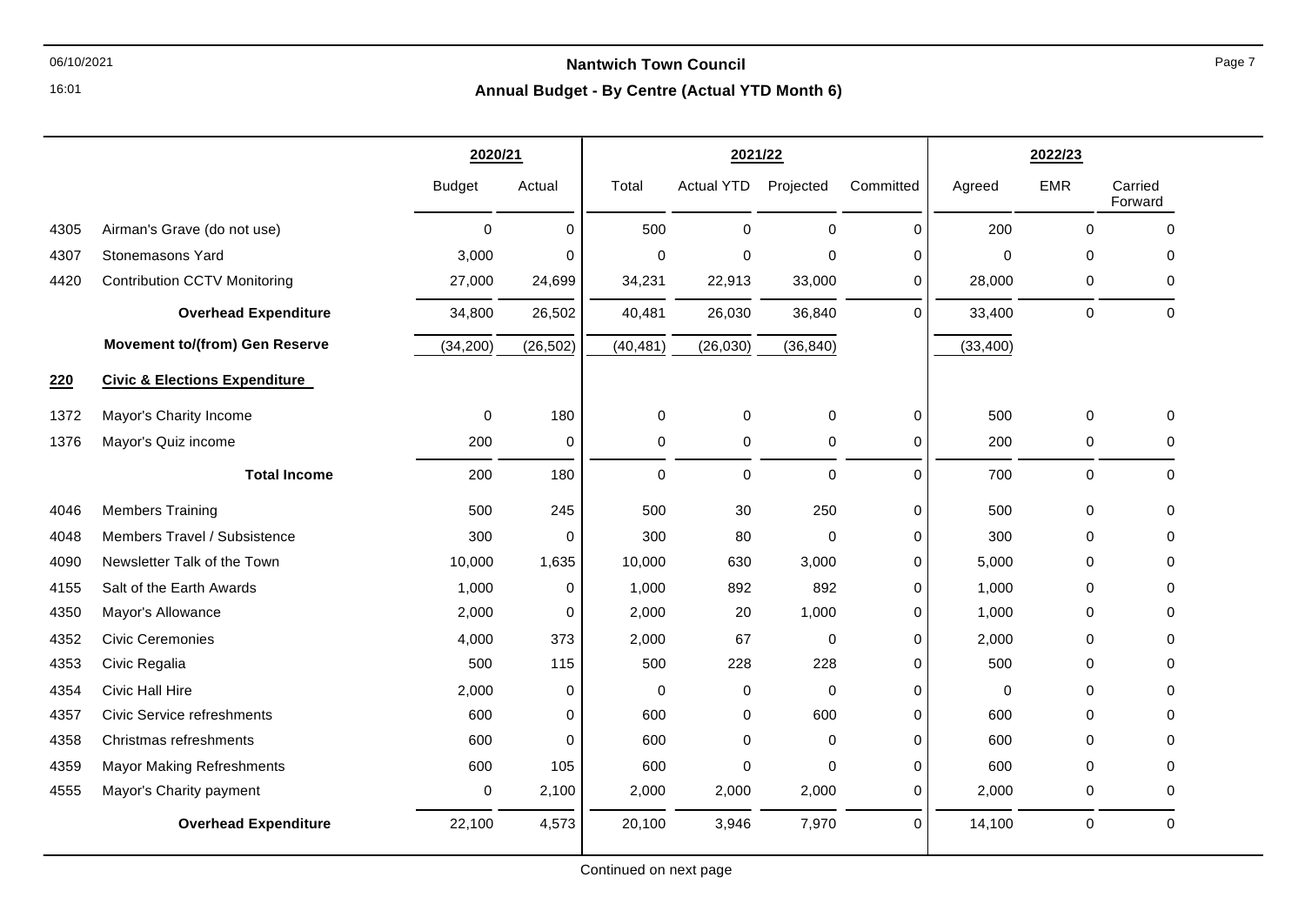### 06/10/2021 **Nantwich Town Council**

#### **Annual Budget - By Centre (Actual YTD Month 6)**

|      |                                       | 2020/21       |           | 2021/22     |                   |             |             | 2022/23     |            |                    |
|------|---------------------------------------|---------------|-----------|-------------|-------------------|-------------|-------------|-------------|------------|--------------------|
|      |                                       | <b>Budget</b> | Actual    | Total       | <b>Actual YTD</b> | Projected   | Committed   | Agreed      | <b>EMR</b> | Carried<br>Forward |
|      | <b>Movement to/(from) Gen Reserve</b> | (21,900)      | (4, 393)  | (20, 100)   | (3,946)           | (7, 970)    |             | (13,400)    |            |                    |
| 250  | <b>Events</b>                         |               |           |             |                   |             |             |             |            |                    |
| 4000 | Salaries                              | 17,190        | 22,592    | 18,170      | 11,708            | 23,047      | 0           | 26,000      | 0          | 0                  |
| 4005 | National Insurance Employer           | 3,500         | 1,849     | 2,000       | 995               | 2,050       | $\mathbf 0$ | 2,200       | $\Omega$   | 0                  |
| 4006 | <b>Superannuation Employer</b>        | 3,748         | 5,103     | 4,107       | 2,706             | 5,500       | $\mathbf 0$ | 5,876       | 0          | $\Omega$           |
| 4202 | Water & Sewerage Charges              | $\Omega$      | $-10$     | 0           | 0                 | 0           | $\mathbf 0$ | $\Omega$    | $\Omega$   | $\Omega$           |
| 4212 | Repairs & Maintenance                 | 3,000         | 1,649     | 0           | 0                 | $\mathbf 0$ | 0           | $\mathbf 0$ | 0          | 0                  |
| 4369 | Christmas SwitchOnRefreshments        | 600           | 0         | $\mathbf 0$ | 0                 | $\mathbf 0$ | $\mathbf 0$ | $\Omega$    | 0          | 0                  |
| 4371 | Christmas Lights / Festivities        | 30,000        | 15,722    | 30,000      | 10,876            | 16,000      | 225         | 30,000      | 0          | $\Omega$           |
| 4374 | Nantwich show exhibition              | 2,500         | 0         | 2,500       | $\pmb{0}$         | $\mathbf 0$ | $\mathbf 0$ | $\mathbf 0$ | 0          | $\Omega$           |
| 4378 | Societies Spectacular                 | 2,000         | 0         | 2,000       | $\pmb{0}$         | $\mathbf 0$ | $\mathbf 0$ | $\Omega$    | 0          | 0                  |
| 4381 | Remembrance Sunday                    | 7,000         | 100       | 4,000       | $\mathbf 0$       | 4,000       | $\mathbf 0$ | 4,000       | $\Omega$   | 0                  |
| 4382 | Tree of Light                         | 500           | 380       | 1,000       | 0                 | 800         | 0           | 1,000       | 0          | $\Omega$           |
|      | <b>Overhead Expenditure</b>           | 70,038        | 47,384    | 63,777      | 26,285            | 51,397      | 225         | 69,076      | 0          | $\mathbf 0$        |
|      | <b>Movement to/(from) Gen Reserve</b> | (70, 038)     | (47, 384) | (63, 777)   | (26, 285)         | (51, 397)   |             | (69,076)    |            |                    |
| 301  | <b>Special Capital Projects</b>       |               |           |             |                   |             |             |             |            |                    |
| 4188 | Cherry Picker purchase                | 0             | 54,559    | $\mathbf 0$ | $\pmb{0}$         | $\mathbf 0$ | $\mathbf 0$ | $\mathbf 0$ | 0          | 0                  |
|      | <b>Overhead Expenditure</b>           | 0             | 54,559    | $\mathbf 0$ | $\pmb{0}$         | $\mathbf 0$ | $\Omega$    | $\mathbf 0$ | 0          | $\Omega$           |
| 7000 | plus Transfer from EMR                | 0             | 54,559    | $\mathbf 0$ | $\pmb{0}$         | 0           | $\Omega$    | $\Omega$    | 0          | $\Omega$           |
|      | <b>Movement to/(from) Gen Reserve</b> | $\mathbf 0$   | 0         | $\mathbf 0$ | $\pmb{0}$         | $\pmb{0}$   |             | $\mathbf 0$ |            |                    |
| 500  | <b>Council Income</b>                 |               |           |             |                   |             |             |             |            |                    |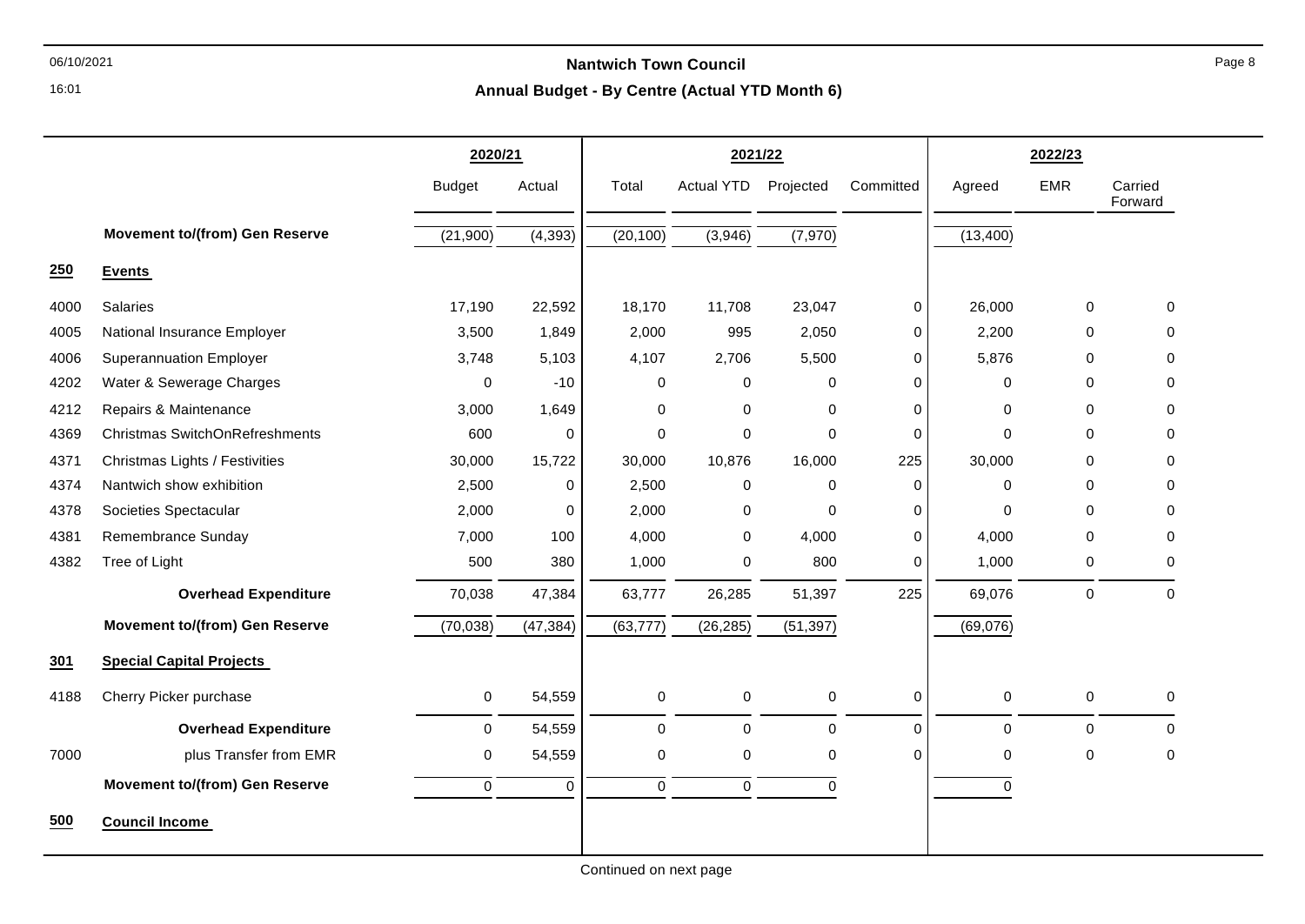# 06/10/2021 **Nantwich Town Council**

**Annual Budget - By Centre (Actual YTD Month 6)**

|      |                                       | 2020/21       |             |             | 2021/22    |             |             |             | 2022/23     |                    |
|------|---------------------------------------|---------------|-------------|-------------|------------|-------------|-------------|-------------|-------------|--------------------|
|      |                                       | <b>Budget</b> | Actual      | Total       | Actual YTD | Projected   | Committed   | Agreed      | <b>EMR</b>  | Carried<br>Forward |
| 1800 | Miscellaneous Income                  | $\mathbf 0$   | 805         | $\mathbf 0$ | $\Omega$   | $\mathbf 0$ | $\mathbf 0$ | $\mathbf 0$ | $\Omega$    | $\Omega$           |
| 1870 | Bank Interest - RBS Revenue           | 100           | 115         | $\Omega$    | 58         | 100         | 0           | 100         | 0           | $\mathbf{0}$       |
| 1873 | Public Sector Dep Fund Interes        | 4,000         | 1,092       | 2,000       | 48         | 1,000       | 0           | 1,000       | 0           | $\Omega$           |
| 1874 | Local Auth Prop Fund Interest         | 4,000         | 5,068       | 4,500       | 2,290      | 4,500       | 0           | 4,500       | 0           | $\mathbf{0}$       |
| 1875 | <b>Time Deposit Interest</b>          | 2,500         | 1,233       | 2,500       | 1,009      | 2,000       | 0           | 1,000       | $\mathbf 0$ | $\mathbf{0}$       |
| 1892 | Loan repayment Church House           | 0             | 3,669       | 0           | 1,835      | 3,669       | 0           | 0           | 0           | 0                  |
| 1893 | Loan repay Players Alterations        | 0             | 4,660       | 0           | 2,330      | $\Omega$    | 0           | 0           | $\Omega$    | $\mathbf{0}$       |
| 1900 | Precept                               | 673,005       | 673,005     | 932,373     | 932,373    | 932,373     | 0           | 0           | 0           | 0                  |
|      | <b>Total Income</b>                   | 683,605       | 689,647     | 941,373     | 939,942    | 943,642     | $\mathbf 0$ | 6,600       | 0           | $\mathbf 0$        |
|      | <b>Movement to/(from) Gen Reserve</b> | 683,605       | 689,647     | 941,373     | 939,942    | 943,642     |             | 6,600       |             |                    |
| 601  | <b>Civic Hall</b>                     |               |             |             |            |             |             |             |             |                    |
| 1223 | Scrap Metal Income                    | 0             | 382         | 0           | 70         | 150         | $\,0\,$     | $\pmb{0}$   | 0           | $\mathbf 0$        |
| 1228 | Limehouse Lizzy                       | $\Omega$      | $\mathbf 0$ | 0           | 0          | 0           | $\mathbf 0$ | 4,000       | 0           | 0                  |
| 1229 | Eagles                                | $\Omega$      | $\mathbf 0$ | $\Omega$    | 0          | 0           | 0           | 3,900       | $\mathbf 0$ | $\mathbf{0}$       |
| 1233 | Fleetingwood Mac                      | $\Omega$      | 0           | 0           | 0          | $\mathbf 0$ | 0           | 3,500       | 0           | $\mathbf{0}$       |
| 1236 | The Ultimate Stone Roses              | $\mathbf 0$   | 0           | 0           | 110        | 300         | 0           | $\mathbf 0$ | 0           | $\mathbf 0$        |
| 1240 | <b>ACDC</b>                           | $\Omega$      | 0           | 0           | 0          | 0           | 0           | 2,400       | 0           | $\mathbf{0}$       |
| 1242 | U <sub>2</sub>                        | $\Omega$      | 0           | $\Omega$    | $\Omega$   | $\Omega$    | 0           | 3,000       | $\Omega$    | $\Omega$           |
| 1262 | Sound of the Sixties                  | $\Omega$      | $\mathbf 0$ | 0           | 1,200      | 1,000       | $\Omega$    | 2,000       | 0           | $\Omega$           |
| 1268 | Stereotonics                          | $\Omega$      | 0           | 0           | 748        | 500         | $\pmb{0}$   | $\mathbf 0$ | $\mathbf 0$ | $\mathbf{0}$       |
| 1269 | <b>Guns &amp; Roses Experience</b>    | $\Omega$      | $\mathbf 0$ | 0           | 1,071      | 600         | 0           | 2,900       | 0           | $\mathbf{0}$       |
| 1270 | Oasish                                | 0             | 0           | 0           | 3,093      | 1,300       | 0           | 0           | 0           | 0                  |
| 1271 | Flash (Queen tribute)                 | 0             | 0           | 0           | 474        | 800         | $\Omega$    | 3,100       | 0           | 0                  |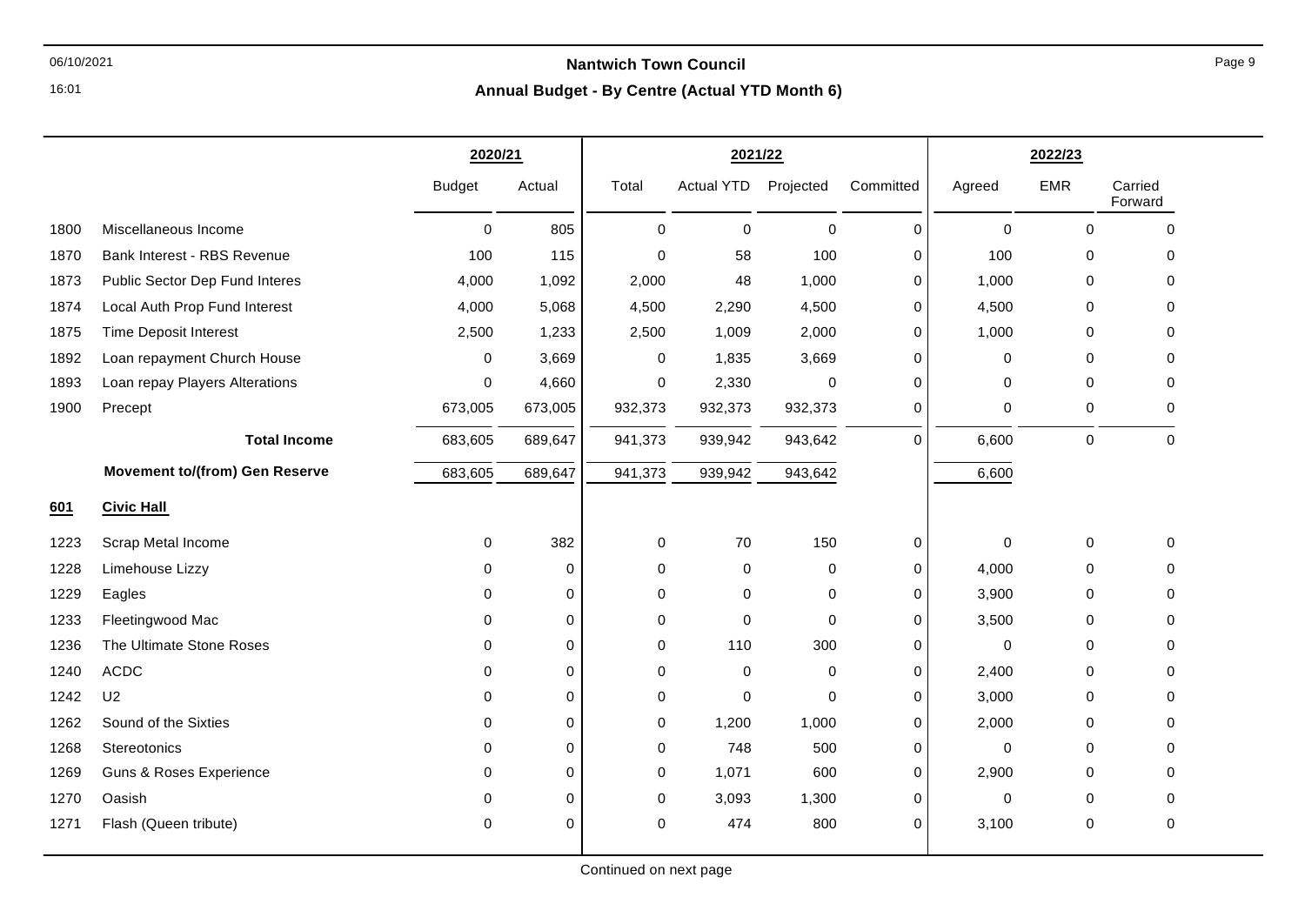## 06/10/2021 **Nantwich Town Council**

**Annual Budget - By Centre (Actual YTD Month 6)**

|      |                                | 2020/21       |                |             | 2021/22           |             |             |         | 2022/23     |                    |
|------|--------------------------------|---------------|----------------|-------------|-------------------|-------------|-------------|---------|-------------|--------------------|
|      |                                | <b>Budget</b> | Actual         | Total       | <b>Actual YTD</b> | Projected   | Committed   | Agreed  | <b>EMR</b>  | Carried<br>Forward |
| 1600 | <b>Washroom Services</b>       | 0             | $\mathbf 0$    | $\mathbf 0$ | 26                | 10          | 0           | 300     | $\mathbf 0$ | $\mathbf 0$        |
| 1601 | Civic Hall Main hall hire      | 95,000        | 26,111         | 40,000      | 46,430            | 60,000      | 0           | 100,000 | 0           | 0                  |
| 1602 | Civic Hall Peggy Killick Hire  | 4,000         | $-250$         | 1,000       | 650               | 1,000       | 0           | 5,000   | 0           | $\mathbf 0$        |
| 1603 | Catering                       | 12,000        | 621            | 3,000       | 1,259             | 1,500       | $\mathbf 0$ | 12,000  | 0           | $\mathbf 0$        |
| 1604 | Comedy Club ticket sales       | 8,000         | 0              | 4,000       | 0                 | 0           | $\mathbf 0$ | 0       | 0           | 0                  |
| 1606 | Corkage                        | 1,000         | 0              | $\pmb{0}$   | $\mathbf 0$       | $\mathbf 0$ | 0           | 1,000   | $\pmb{0}$   | $\mathbf 0$        |
| 1607 | Licensed drinks                | 160,000       | 499            | 50,000      | 11,593            | 25,000      | $\mathbf 0$ | 175,000 | 0           | $\mathbf 0$        |
| 1608 | Door Security                  | 6,000         | 0              | 2,500       | 250               | 2,000       | 0           | 5,500   | 0           | 0                  |
| 1610 | Little Mix Tribute band        | 0             | $\mathbf 0$    | 0           | $\mathbf 0$       | 0           | 0           | 2,350   | 0           | $\Omega$           |
| 1617 | UK Bjorn                       | $\mathbf 0$   | $\mathbf 0$    | 0           | 5,501             | 3,000       | $\mathbf 0$ | 4,000   | $\mathbf 0$ | $\mathbf 0$        |
| 1621 | New Year's Eve ticket sales (C | 2,000         | $\mathbf 0$    | 0           | 0                 | 2,000       | 0           | 2,500   | 0           | $\Omega$           |
| 1622 | <b>Bee Gees</b>                | 0             | $\mathbf 0$    | 0           | $\mathbf 0$       | 0           | $\mathbf 0$ | 2,275   | 0           | $\Omega$           |
| 1635 | The UK Rock Show               | $\Omega$      | $\mathbf 0$    | 0           | 1,693             | 800         | $\mathbf 0$ | 2,400   | 0           | $\mathbf 0$        |
| 1647 | Santa's Show                   | 1,500         | $\mathbf 0$    | 1,000       | 315               | 1,000       | 0           | 4,000   | 0           | $\Omega$           |
| 1650 | Over banking                   | 0             | $\overline{c}$ | $\pmb{0}$   | 57                | 0           | 0           | 0       | $\,0\,$     | 0                  |
| 1651 | Under banking                  | 0             | $-18$          | 0           | $-115$            | 0           | 0           | 0       | 0           | $\mathbf 0$        |
| 1652 | Admin fee                      | 500           | $\mathbf 0$    | 0           | 1,193             | 500         | 0           | 2,500   | 0           | 0                  |
| 1660 | Postage Income                 | 50            | $\mathbf 0$    | $\mathbf 0$ | 15                | $\pmb{0}$   | 0           | 50      | $\,0\,$     | 0                  |
| 1668 | <b>Coldplay Tribute</b>        | $\mathbf 0$   | $-1,776$       | $\mathbf 0$ | $\mathbf 0$       | $\mathbf 0$ | $\mathbf 0$ | 2,750   | 0           | $\mathbf 0$        |
| 1679 | Electromantics                 | 0             | $\mathbf 0$    | 0           | 5,252             | 4,000       | 0           | 5,000   | 0           | $\mathbf 0$        |
| 1847 | Bon Jovi                       | $\mathbf 0$   | $\mathbf 0$    | $\mathbf 0$ | 538               | 500         | $\pmb{0}$   | 3,000   | $\pmb{0}$   | 0                  |
| 1871 | Dressed to Kill (Kiss tribute) | 0             | $\mathbf 0$    | 0           | 438               | 500         | 0           | 0       | 0           | 0                  |
|      | <b>Total Income</b>            | 290,050       | 25,572         | 101,500     | 81,857            | 106,460     | $\Omega$    | 354,425 | $\mathbf 0$ | $\mathbf 0$        |
| 4000 | Salaries                       | 124,079       | 154,122        | 139,680     | 74,667            | 145,000     | 0           | 175,000 | 0           | $\mathbf 0$        |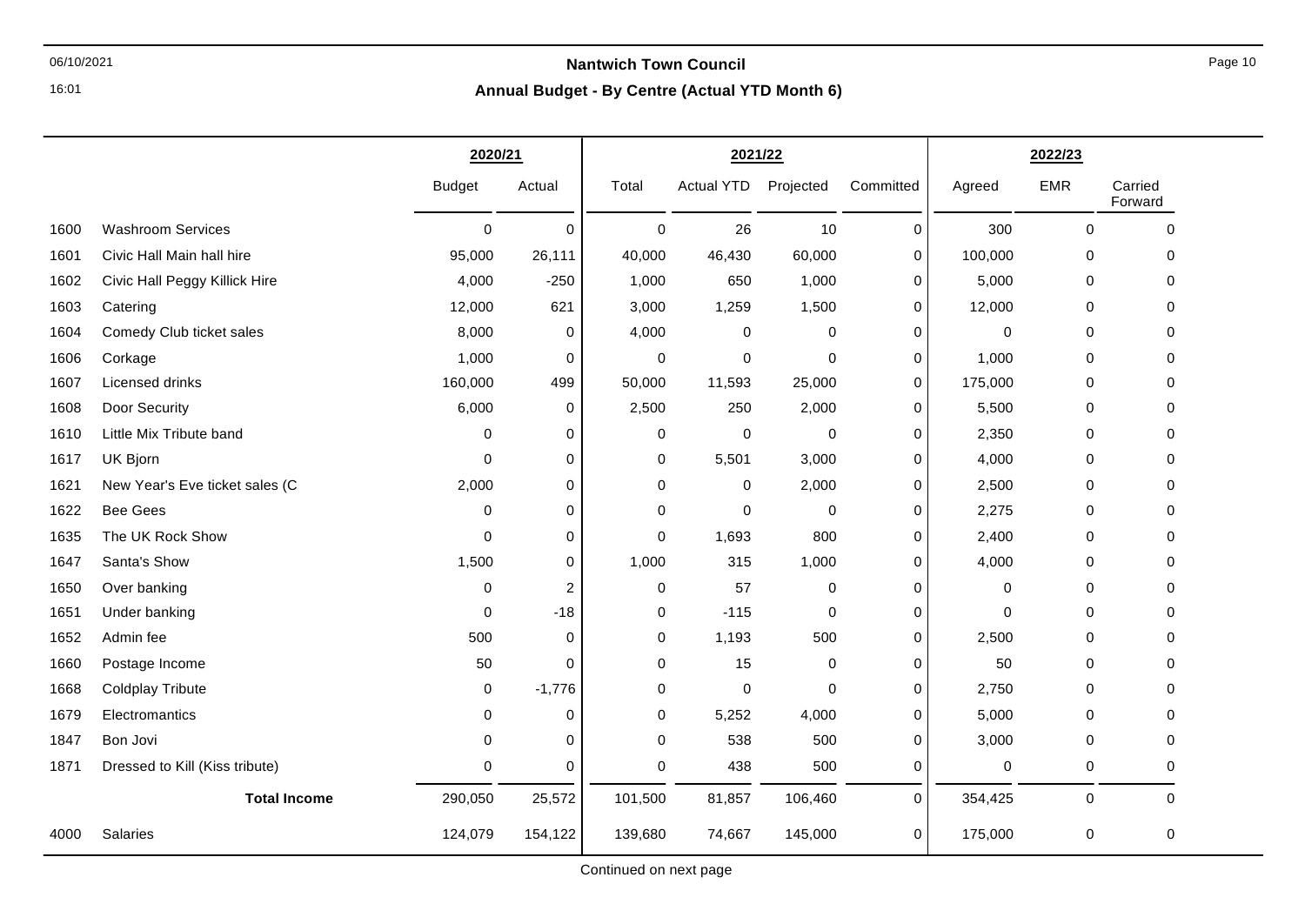**Annual Budget - By Centre (Actual YTD Month 6)**

|      |                                | 2020/21       |             |             | 2021/22           |           |             |        | 2022/23     |                    |
|------|--------------------------------|---------------|-------------|-------------|-------------------|-----------|-------------|--------|-------------|--------------------|
|      |                                | <b>Budget</b> | Actual      | Total       | <b>Actual YTD</b> | Projected | Committed   | Agreed | <b>EMR</b>  | Carried<br>Forward |
| 4005 | National Insurance Employer    | 20,000        | 13,656      | 15,000      | 6,413             | 13,000    | 0           | 13,400 | $\Omega$    | 0                  |
| 4006 | <b>Superannuation Employer</b> | 27,049        | 32,842      | 29,307      | 16,377            | 33,000    | $\mathbf 0$ | 34,000 | $\pmb{0}$   | 0                  |
| 4056 | Performance Music Licence      | 3,000         | 3,267       | 3,000       | 0                 | 2,500     | 420         | 3,300  | 0           | 0                  |
| 4057 | Cash Collection                | 0             | 0           | $\mathbf 0$ | 212               | 400       | $\mathbf 0$ | 900    | $\mathbf 0$ | 0                  |
| 4060 | <b>Premises Licence</b>        | 400           | 418         | 400         | 200               | 418       | $\mathbf 0$ | 450    | 0           | 0                  |
| 4061 | TV License                     | 200           | 160         | 200         | $\mathbf 0$       | 160       | 0           | 160    | $\pmb{0}$   | 0                  |
| 4105 | <b>SCOOT</b>                   | 165           | 110         | 110         | 55                | 110       | 0           | 110    | $\pmb{0}$   | 0                  |
| 4200 | Rates                          | 15,000        | 14,471      | 15,000      | 14,471            | 14,471    | $\mathbf 0$ | 14,600 | $\,0\,$     | 0                  |
| 4201 | Electricity                    | 19,000        | 11,477      | 15,000      | 7,169             | 13,500    | 0           | 15,000 | $\pmb{0}$   | 0                  |
| 4202 | Water & Sewerage Charges       | 3,000         | 3,132       | 4,000       | 722               | 1,600     | 0           | 3,200  | 0           | 0                  |
| 4203 | <b>Refuse Collection</b>       | 4,000         | 3,565       | 5,000       | 1,385             | 4,500     | 0           | 4,500  | 0           | 0                  |
| 4205 | Gas                            | 2,500         | 2,718       | 2,000       | 1,054             | 2,000     | 0           | 2,500  | $\pmb{0}$   | 0                  |
| 4206 | Chubb security main cont       | 3,500         | 5,285       | 5,000       | 3,803             | 6,200     | 0           | 5,000  | 0           | 0                  |
| 4207 | Pest Control                   | 500           | 285         | 500         | 300               | 300       | 0           | 300    | $\pmb{0}$   | 0                  |
| 4208 | <b>Cleaning Materials</b>      | 5,000         | 3,764       | 5,000       | 2,307             | 3,800     | 234         | 4,500  | $\pmb{0}$   | 0                  |
| 4209 | <b>Window Cleaning</b>         | 500           | $\mathbf 0$ | 500         | $\mathbf 0$       | 300       | $\mathbf 0$ | 500    | $\pmb{0}$   | 0                  |
| 4210 | <b>Cleaning Services</b>       | 500           | 0           | 0           | $\mathbf 0$       | 0         | $\mathbf 0$ | 0      | $\pmb{0}$   | 0                  |
| 4212 | Repairs & Maintenance          | 8,000         | 13,615      | 8,000       | 4,211             | 8,000     | 485         | 18,500 | 0           | 0                  |
| 4214 | Fixtures & Fittings - Maint Pl | 0             | $\mathbf 0$ | 35,000      | 29,070            | 35,000    | 4,263       | 25,500 | 0           | 0                  |
| 4217 | Kitchen Equipment              | 0             | $\Omega$    | $\mathbf 0$ | 182               | 0         | $\mathbf 0$ | 0      | $\mathbf 0$ | 0                  |
| 4220 | <b>General Equipment</b>       | 2,000         | 1,262       | 2,000       | 1,510             | 1,000     | 0           | 2,000  | $\pmb{0}$   | 0                  |
| 4226 | Clothing                       | 2,000         | 0           | 2,000       | 60                | 800       | 0           | 2,000  | 0           | 0                  |
| 4228 | Tea dance in Civic Hall        | 2,500         | 0           | 1,400       | 0                 | 1,400     | 0           | 2,500  | $\pmb{0}$   | 0                  |
| 4265 | Limehouse Lizzy Expenditure    | 3,000         | $\mathbf 0$ | 0           | $\mathbf 0$       | 0         | 0           | 0      | $\pmb{0}$   | 0                  |
|      |                                |               |             |             |                   |           |             |        |             |                    |

16:01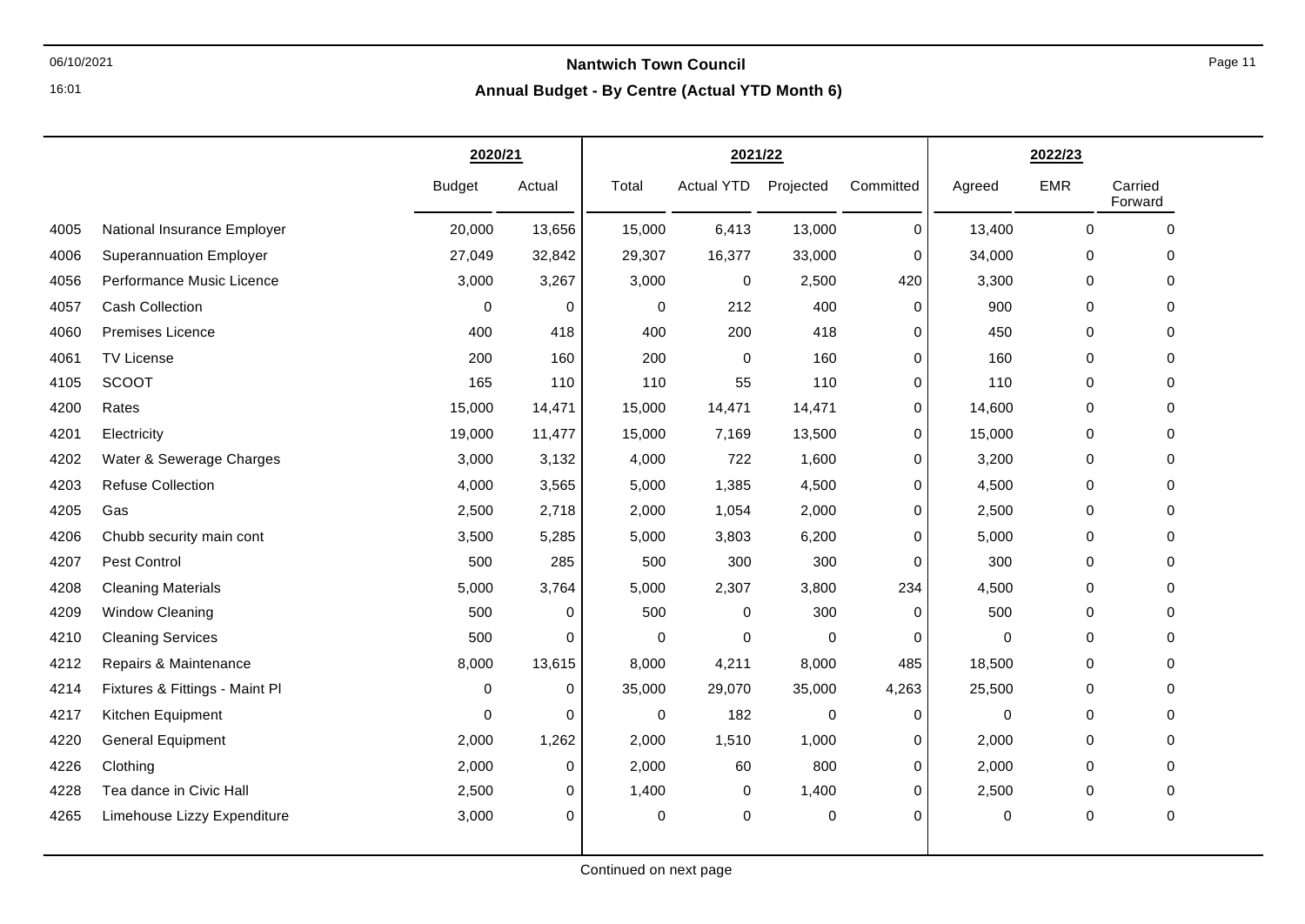#### 06/10/2021 **Nantwich Town Council Annual Budget - By Centre (Actual YTD Month 6)**

|      |                                       | 2020/21       |            | 2021/22    |                   |            |             | 2022/23     |             |                    |
|------|---------------------------------------|---------------|------------|------------|-------------------|------------|-------------|-------------|-------------|--------------------|
|      |                                       | <b>Budget</b> | Actual     | Total      | <b>Actual YTD</b> | Projected  | Committed   | Agreed      | <b>EMR</b>  | Carried<br>Forward |
| 6101 | Purchase of drink                     | 75,000        | 5,029      | 20,000     | 8,727             | 17,500     | 279         | 70,000      | 0           | $\Omega$           |
| 6103 | Catering                              | 9,500         | 1,695      | 5,000      | 1,418             | 2,500      | 638         | 9,000       | 0           | 0                  |
| 6104 | Equipment service /maintenance        | 10,500        | 15,092     | 13,500     | 3,650             | 8,000      | 514         | 13,500      | 0           | 0                  |
| 6105 | Gas cylinders                         | 1,200         | 416        | 1,200      | 205               | 900        | 15          | 1,200       | 0           | $\Omega$           |
| 6108 | Door Security Costs                   | 10,000        | 0          | 5,000      | 564               | 3,000      | 790         | 10,000      | 0           | 0                  |
| 6113 | Equip purchase Light/sound            | 2,500         | 0          | 2,500      | $\mathbf 0$       | 0          | 0           | 0           | $\mathbf 0$ | 0                  |
| 6115 | Refund of booking fee                 | 0             | 623        | $\Omega$   | $\mathbf 0$       | $\Omega$   | $\Omega$    | $\Omega$    | 0           | $\Omega$           |
| 6116 | Oscar POS Rental                      | 0             | 0          | 0          | $\mathbf 0$       | $\Omega$   | 0           | 0           | 0           | 0                  |
| 6117 | Annual Mech Rigging Inspection        | 3,500         | 0          | 350        | 600               | 600        | 0           | 350         | 0           | $\Omega$           |
| 6119 | Refund                                | 0             | 238        | 0          | 46                | $\Omega$   | $\mathbf 0$ | $\mathbf 0$ | 0           | 0                  |
| 6180 | Water monitoring service              | 0             | 92         | 0          | 101               | $\Omega$   | 572         | 200         | 0           | $\Omega$           |
| 6303 | Civic Hall Shows                      | 20,000        | $-389$     | 40,000     | 13,168            | 20,000     | 100         | 40,000      | 0           | 0                  |
|      | <b>Overhead Expenditure</b>           | 378,093       | 286,945    | 375,647    | 192,646           | 339,959    | 8,311       | 472,170     | 0           | $\Omega$           |
|      | 601 Net Income over Expenditure       | $-88,043$     | $-261,373$ | $-274,147$ | $-110,788$        | $-233,499$ | $-8,311$    | $-117,745$  | 0           | 0                  |
| 7000 | plus Transfer from EMR                | 0             | 8,241      | 0          | 3,800             | 0          | 0           | 0           | 0           | 0                  |
| 7001 | less Transfer to EMR                  | 0             | 7,500      | 0          | $\mathbf 0$       | 0          | $\Omega$    | $\Omega$    | $\mathbf 0$ | $\Omega$           |
|      | <b>Movement to/(from) Gen Reserve</b> | (88, 043)     | (260, 632) | (274, 147) | (106, 988)        | (233, 499) |             | (117, 745)  |             |                    |
| 602  | <b>Market</b>                         |               |            |            |                   |            |             |             |             |                    |
| 1385 | Christmas Income                      | 0             | $-10$      | 0          | $\mathbf 0$       | 0          | 0           | 0           | 0           | $\Omega$           |
| 1390 | Town Centre Income                    | 0             | $-240$     | 0          | $\mathbf 0$       | $\Omega$   | 0           | $\Omega$    | 0           | $\Omega$           |
| 1611 | Market Indoor Stall Hire              | 110,000       | 43,605     | 110,000    | 46,233            | 90,000     | 0           | 110,000     | 0           | $\Omega$           |
| 1612 | Market Outdoor Stall hire             | 28,000        | 18,628     | 28,000     | 14,325            | 28,000     | $\Omega$    | 28,000      | 0           | $\Omega$           |
| 1613 | <b>Farmers Market</b>                 | 12,000        | 5,067      | 10,000     | 9,103             | 12,000     | 0           | 10,000      | 0           | $\Omega$           |

Continued on next page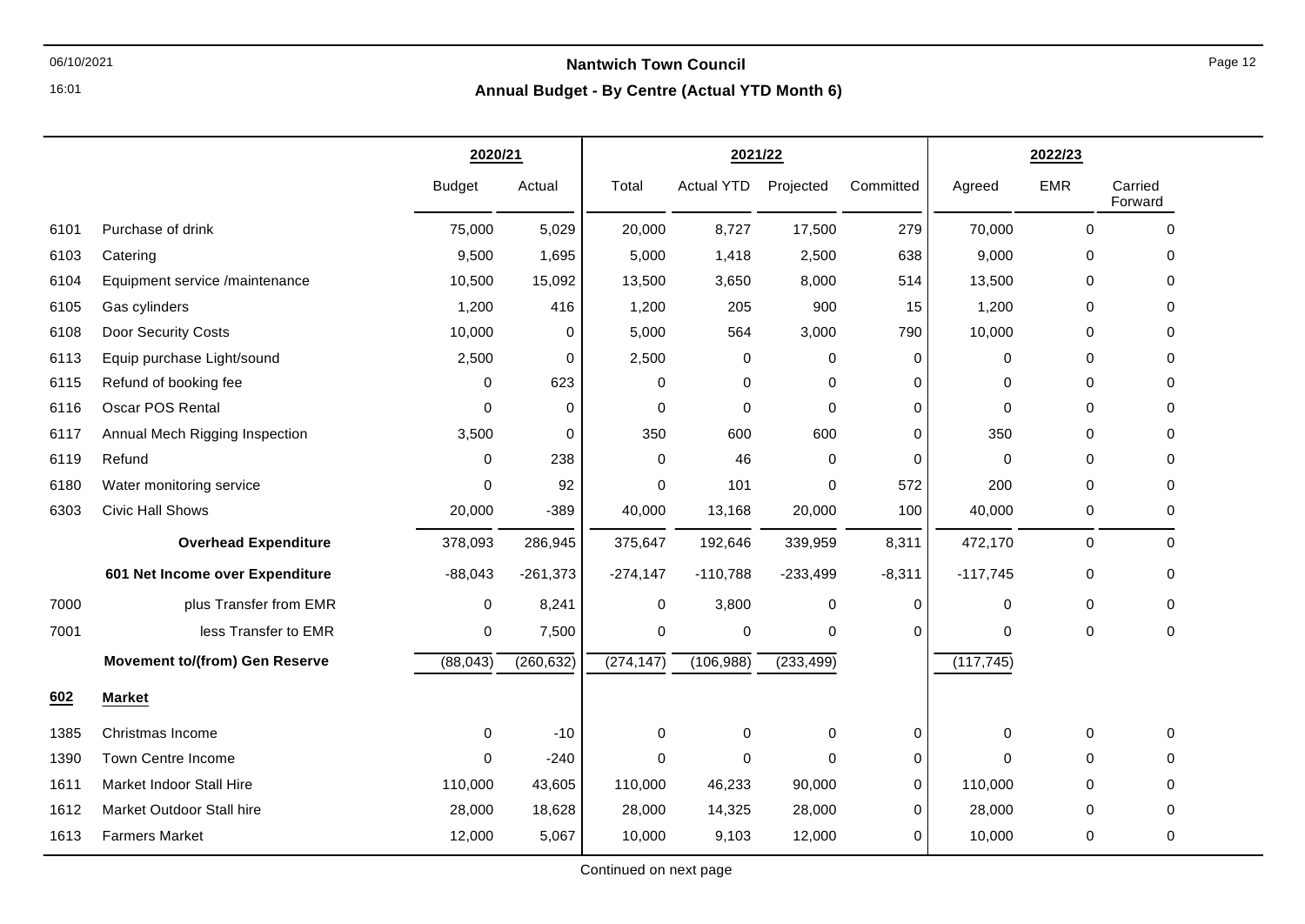## 06/10/2021 **Nantwich Town Council**

**Annual Budget - By Centre (Actual YTD Month 6)**

|      |                                | 2020/21       |                |             |                   | 2021/22   |             | 2022/23     |             |                    |
|------|--------------------------------|---------------|----------------|-------------|-------------------|-----------|-------------|-------------|-------------|--------------------|
|      |                                | <b>Budget</b> | Actual         | Total       | <b>Actual YTD</b> | Projected | Committed   | Agreed      | <b>EMR</b>  | Carried<br>Forward |
| 1650 | Over banking                   | $\mathbf 0$   | $\overline{c}$ | $\Omega$    | 4                 | 0         | $\mathbf 0$ | $\mathbf 0$ | $\mathbf 0$ | $\Omega$           |
| 1651 | Under banking                  | $\mathbf 0$   | $-32$          | $\mathbf 0$ | 5                 | 0         | 0           | $\Omega$    | $\mathbf 0$ | $\Omega$           |
| 1670 | Electricity re-charge          | 5,000         | 2,793          | 5,000       | 1,446             | 3,000     | $\mathbf 0$ | 4,000       | $\pmb{0}$   | $\Omega$           |
| 1801 | Nantwich Sq Fees (Commercial)  | 0             | $-10$          | 0           | $\mathbf 0$       | 0         | 0           | $\mathbf 0$ | 0           | $\mathbf 0$        |
| 1802 | Gazebo Hire                    | 500           | 0              | $\mathbf 0$ | $\mathbf 0$       | 0         | 0           | $\mathbf 0$ | 0           | $\Omega$           |
| 1803 | Spring market                  | 600           | $-80$          | 600         | 0                 | 0         | 0           | 1,000       | 0           | 0                  |
| 1804 | Summer market                  | 800           | $-40$          | 800         | 233               | 400       | 0           | 1,000       | 0           | $\mathbf 0$        |
| 1805 | <b>Autumn Market</b>           | 600           | 10             | 600         | 0                 | 600       | 0           | 1,000       | $\pmb{0}$   | $\mathbf 0$        |
| 1806 | <b>Flower Market</b>           | 900           | 0              | 900         | 0                 | 0         | 0           | 1,000       | 0           | 0                  |
| 1827 | Food Festival Artizan Market   | 1,200         | $-50$          | 1,200       | 0                 | 0         | 0           | 1,200       | 0           | $\mathbf 0$        |
| 1867 | Xmas market                    | 0             | $-50$          | 1,600       | 0                 | 1,600     | 0           | 1,600       | $\pmb{0}$   | $\mathbf 0$        |
|      | <b>Total Income</b>            | 159,600       | 69,592         | 158,700     | 71,348            | 135,600   | $\mathbf 0$ | 158,800     | 0           | $\mathbf 0$        |
| 4000 | Salaries                       | 68,985        | 89,728         | 72,670      | 43,209            | 83,300    | $\mathbf 0$ | 92,000      | $\pmb{0}$   | $\mathbf 0$        |
| 4005 | National Insurance Employer    | 10,000        | 8,326          | 9,000       | 3,843             | 7,480     | 0           | 8,200       | $\pmb{0}$   | $\mathbf 0$        |
| 4006 | <b>Superannuation Employer</b> | 15,040        | 19,875         | 16,425      | 9,679             | 18,700    | 0           | 21,000      | $\pmb{0}$   | $\Omega$           |
| 4008 | Unison (do not use)            | $\pmb{0}$     | 0              | $\mathbf 0$ | 20                | 0         | 0           | $\mathbf 0$ | 0           | $\Omega$           |
| 4056 | Performance Music Licence      | 1,000         | $\mathbf 0$    | 1,000       | $\mathbf 0$       | 0         | 0           | $\mathbf 0$ | 0           | $\Omega$           |
| 4057 | <b>Cash Collection</b>         | 700           | $\mathbf 0$    | 700         | 182               | 300       | $\pmb{0}$   | 700         | $\pmb{0}$   | 0                  |
| 4108 | <b>NABMA Subscription</b>      | 380           | 358            | 380         | 369               | 369       | 0           | 369         | 0           | $\mathbf 0$        |
| 4200 | Rates                          | 20,000        | 15,663         | 17,000      | 14,970            | 14,970    | 0           | 15,200      | 0           | $\Omega$           |
| 4201 | Electricity                    | 10,000        | 6,502          | 10,000      | 3,529             | 6,500     | 0           | 7,000       | 0           | $\mathbf 0$        |
| 4202 | Water & Sewerage Charges       | 2,800         | 1,845          | 2,800       | 1,193             | 2,400     | 0           | 2,400       | $\pmb{0}$   | $\Omega$           |
| 4203 | <b>Refuse Collection</b>       | 7,000         | 3,782          | 7,000       | 2,189             | 5,000     | 0           | 5,500       | $\mathbf 0$ | 0                  |
| 4205 | Gas                            | 2,500         | 2,294          | 2,500       | 901               | 2,500     | 0           | 2,500       | 0           | $\mathbf 0$        |
|      |                                |               |                |             |                   |           |             |             |             |                    |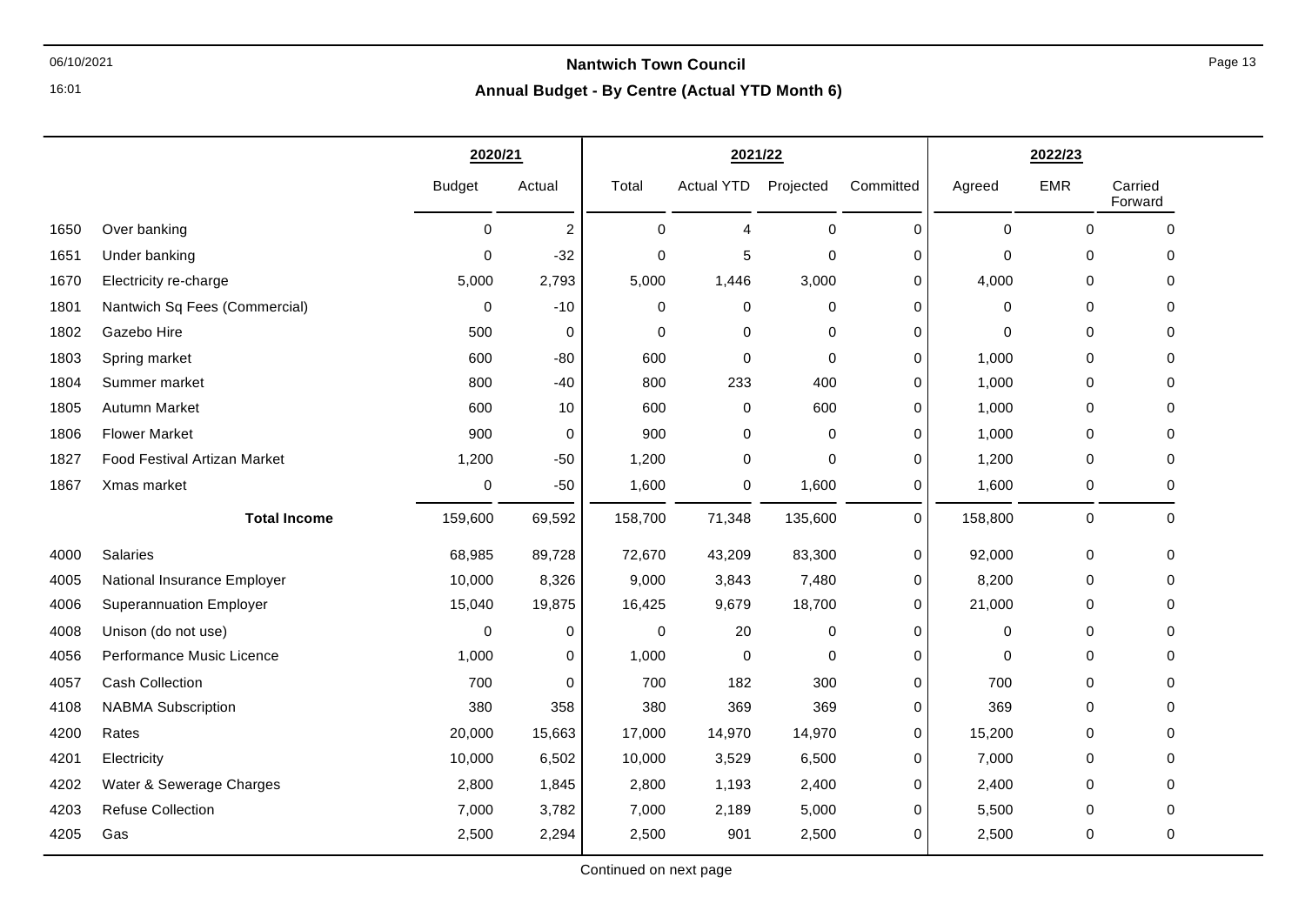**Annual Budget - By Centre (Actual YTD Month 6)**

|      |                                       | 2020/21       |           | 2021/22 |                   |             |             | 2022/23     |             |                     |
|------|---------------------------------------|---------------|-----------|---------|-------------------|-------------|-------------|-------------|-------------|---------------------|
|      |                                       | <b>Budget</b> | Actual    | Total   | <b>Actual YTD</b> | Projected   | Committed   | Agreed      | <b>EMR</b>  | Carried<br>Forward  |
| 4206 | Chubb security main cont              | 1,500         | 4,129     | 4,000   | 3,027             | 4,000       | $\mathbf 0$ | 4,000       | $\mathbf 0$ | $\mathbf 0$         |
| 4207 | Pest Control                          | 500           | 190       | 500     | 200               | 200         | 0           | 300         | 0           | 0                   |
| 4208 | <b>Cleaning Materials</b>             | $\pmb{0}$     | 491       | 0       | 70                | 0           | 45          | $\mathbf 0$ | $\mathbf 0$ | $\mathbf{0}$        |
| 4209 | Window Cleaning                       | 600           | 0         | 600     | 0                 | $\mathbf 0$ | 0           | 600         | $\mathbf 0$ | $\mathbf{0}$        |
| 4212 | Repairs & Maintenance                 | 5,500         | 2,646     | 5,500   | 6,254             | 6,500       | 42          | 5,500       | 30,000      | 0                   |
| 4220 | <b>General Equipment</b>              | 500           | 644       | 1,500   | 2,160             | 2,200       | 56          | 1,500       | 0           | $\mathbf 0$         |
| 4226 | Clothing                              | 1,000         | 88        | 1,000   | 156               | 400         | 8           | 1,000       | 0           | $\mathbf{0}$        |
| 4266 | Food Festival (do not use)            | 0             | 0         | 0       | 0                 | 0           | 723         | 600         | 0           | $\mathbf 0$         |
| 4410 | Fuel                                  | 300           | 78        | 300     | 101               | 200         | 0           | 300         | 0           | $\mathbf 0$         |
| 6104 | Equipment service /maintenance        | 6,000         | 6,977     | 6,000   | 4,952             | 6,000       | 3,218       | 7,000       | 0           | $\mathbf 0$         |
| 6150 | Motor vehicle insurance               | 350           | 331       | 350     | 350               | 350         | 0           | 350         | 0           | $\mathbf 0$         |
| 6180 | Water monitoring service              | $\pmb{0}$     | 58        | 0       | 34                | $\mathbf 0$ | 606         | 100         | 0           | $\mathbf 0$         |
|      | <b>Overhead Expenditure</b>           | 154,655       | 164,003   | 159,225 | 97,388            | 161,369     | 4,698       | 176,119     | 30,000      | $\Omega$            |
|      | 602 Net Income over Expenditure       | 4,945         | $-94,411$ | $-525$  | $-26,039$         | $-25,769$   | $-4,698$    | $-17,319$   | $-30,000$   | 0                   |
| 7000 | plus Transfer from EMR                | $\pmb{0}$     | 740       | 0       | 0                 | $\pmb{0}$   | $\mathbf 0$ | $\mathbf 0$ | $\mathbf 0$ | $\mathsf{O}\xspace$ |
|      | <b>Movement to/(from) Gen Reserve</b> | 4,945         | (93, 671) | (525)   | (26, 039)         | (25, 769)   |             | (17, 319)   |             |                     |
| 603  | <b>Public Toilets</b>                 |               |           |         |                   |             |             |             |             |                     |
| 4000 | <b>Salaries</b>                       | 18,300        | 30,381    | 19,292  | 8,263             | 7,326       | 0           | 25,000      | 0           | $\mathbf 0$         |
| 4005 | National Insurance Employer           | 3,000         | 2,898     | 3,700   | 844               | 2,000       | 0           | 4,000       | 0           | $\Omega$            |
| 4006 | <b>Superannuation Employer</b>        | 3,990         | 6,825     | 4,360   | 1,856             | 3,448       | 0           | 6,000       | 0           | $\mathbf 0$         |
| 4200 | Rates                                 | 2,200         | 198       | 2,200   | $-986$            | $-986$      | $\mathbf 0$ | $\mathbf 0$ | $\mathbf 0$ | $\mathbf 0$         |
| 4202 | Water & Sewerage Charges              | 800           | 203       | 800     | $\mathbf 0$       | 250         | 0           | 500         | $\mathbf 0$ | 0                   |
| 4208 | <b>Cleaning Materials</b>             | 3,000         | 1,997     | 0       | 312               | 0           | 0           | 2,000       | $\pmb{0}$   | $\pmb{0}$           |

16:01

Continued on next page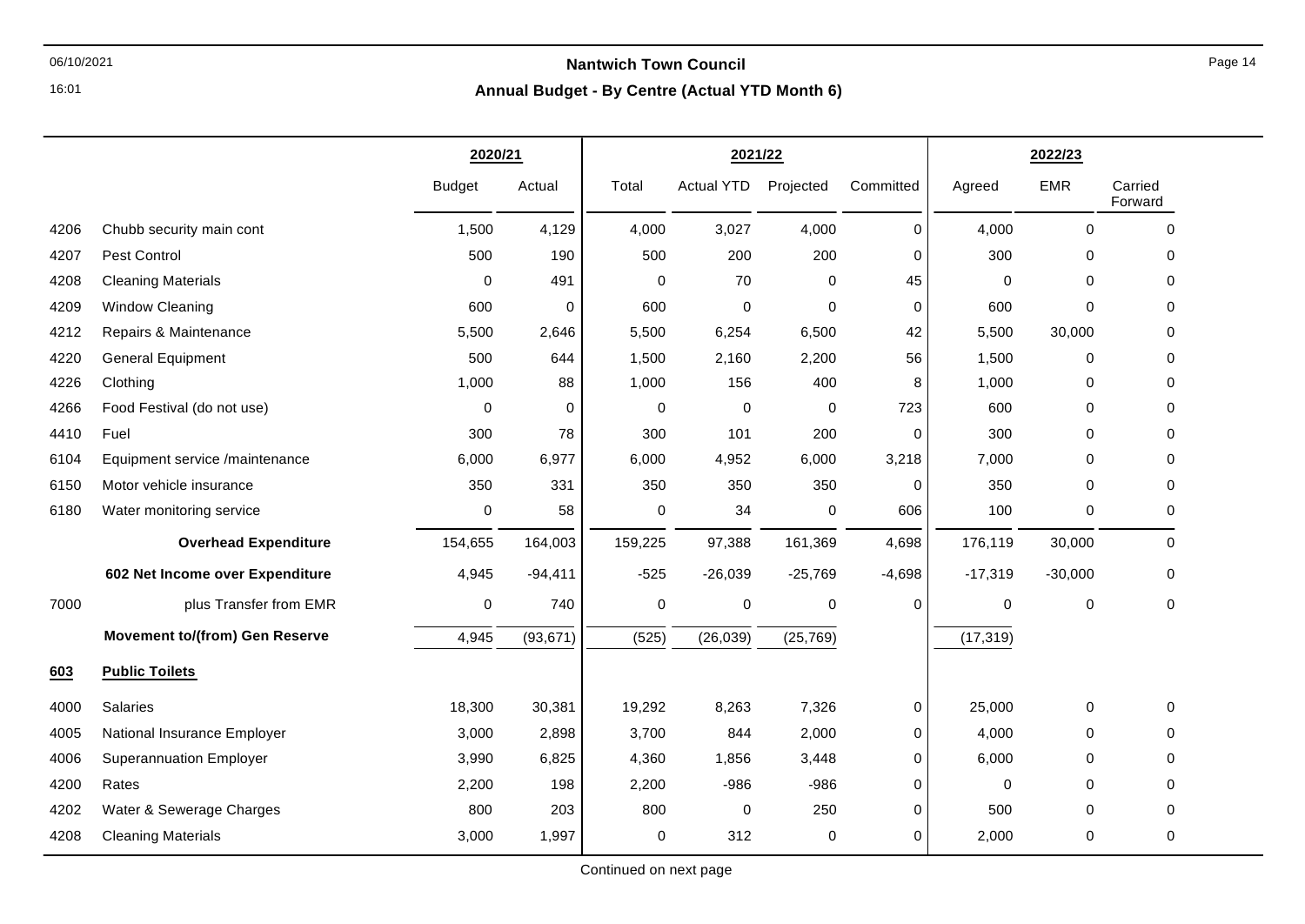## 06/10/2021 **Nantwich Town Council**

**Annual Budget - By Centre (Actual YTD Month 6)**

|      |                                       | 2020/21       |             |             | 2021/22           |             |           |             | 2022/23     |                    |  |
|------|---------------------------------------|---------------|-------------|-------------|-------------------|-------------|-----------|-------------|-------------|--------------------|--|
|      |                                       | <b>Budget</b> | Actual      | Total       | <b>Actual YTD</b> | Projected   | Committed | Agreed      | <b>EMR</b>  | Carried<br>Forward |  |
| 4212 | Repairs & Maintenance                 | 1,000         | 36          | 2,500       | 256               | 1,500       | 0         | 2,500       | 0           | $\mathbf 0$        |  |
| 4219 | <b>Domestic Cleaning Contract</b>     | 0             | $\mathbf 0$ | 14,400      | $\mathbf 0$       | 0           | $\Omega$  | 0           | 0           | 0                  |  |
| 6104 | Equipment service /maintenance        | 600           | 73          | 600         | 36                | 300         | 0         | 0           | $\mathbf 0$ | 0                  |  |
| 6180 | Water monitoring service              | 0             | 58          | $\mathbf 0$ | 73                | 0           | 618       | 200         | $\mathbf 0$ | 0                  |  |
|      | <b>Overhead Expenditure</b>           | 32,890        | 42,669      | 47,852      | 10,654            | 13,838      | 618       | 40,200      | $\pmb{0}$   | $\pmb{0}$          |  |
|      | <b>Movement to/(from) Gen Reserve</b> | (32, 890)     | (42, 669)   | (47, 852)   | (10, 654)         | (13, 838)   |           | (40, 200)   |             |                    |  |
| 604  | <b>New Allotments</b>                 |               |             |             |                   |             |           |             |             |                    |  |
| 1700 | <b>Allotment Rent</b>                 | 16,000        | 12,285      | 8,750       | 10,228            | 9,944       | 0         | 9,900       | 0           | 0                  |  |
|      | <b>Total Income</b>                   | 16,000        | 12,285      | 8,750       | 10,228            | 9,944       | 0         | 9,900       | $\pmb{0}$   | $\mathbf 0$        |  |
| 4000 | Salaries                              | 7,213         | 7,307       | 7,630       | 3,806             | 7,519       | 0         | 9,600       | $\pmb{0}$   | $\mathbf 0$        |  |
| 4005 | National Insurance Employer           | 1,000         | 738         | 1,000       | 383               | 780         | 0         | 1,500       | $\mathbf 0$ | 0                  |  |
| 4006 | <b>Superannuation Employer</b>        | 1,575         | 1,646       | 1,725       | 847               | 2,720       | 0         | 2,500       | 0           | 0                  |  |
| 4200 | Rates                                 | 1,100         | 1,035       | 1,100       | 1,035             | 1,035       | 0         | 1.100       | $\Omega$    | 0                  |  |
| 4201 | Electricity                           | 200           | 123         | 200         | 96                | 200         | 0         | 200         | 0           | 0                  |  |
| 4202 | Water & Sewerage Charges              | 2,500         | 1,552       | 1,000       | 611               | 1,200       | 0         | 1,500       | $\mathbf 0$ | $\mathbf 0$        |  |
| 4207 | Pest Control                          | 2,500         | 2,565       | 2,500       | 2,700             | 2,700       | 0         | 2,800       | $\mathbf 0$ | 0                  |  |
| 4211 | <b>Ground Maintenance</b>             | 0             | 0           | 800         | 350               | 800         | 0         | $\mathbf 0$ | $\mathbf 0$ | 0                  |  |
| 4212 | Repairs & Maintenance                 | 0             | 1,056       | 750         | 416               | 750         | 0         | 1,000       | $\mathbf 0$ | $\mathbf 0$        |  |
| 4300 | <b>Allotments Maintenance</b>         | 8,000         | 2,804       | 5,500       | 590               | 1,500       | 0         | 5,500       | $\Omega$    | $\Omega$           |  |
| 6251 | Allotment refund                      | $\Omega$      | 152         | $\mathbf 0$ | 44                | $\mathbf 0$ | 0         | 0           | $\mathbf 0$ | 0                  |  |
| 6252 | Waste - Allotments                    | 400           | 0           | 0           | 0                 | 0           | 0         | 0           | 0           | 0                  |  |
|      | <b>Overhead Expenditure</b>           | 24,488        | 18,980      | 22,205      | 10,878            | 19,204      | 0         | 25,700      | 0           | $\mathbf 0$        |  |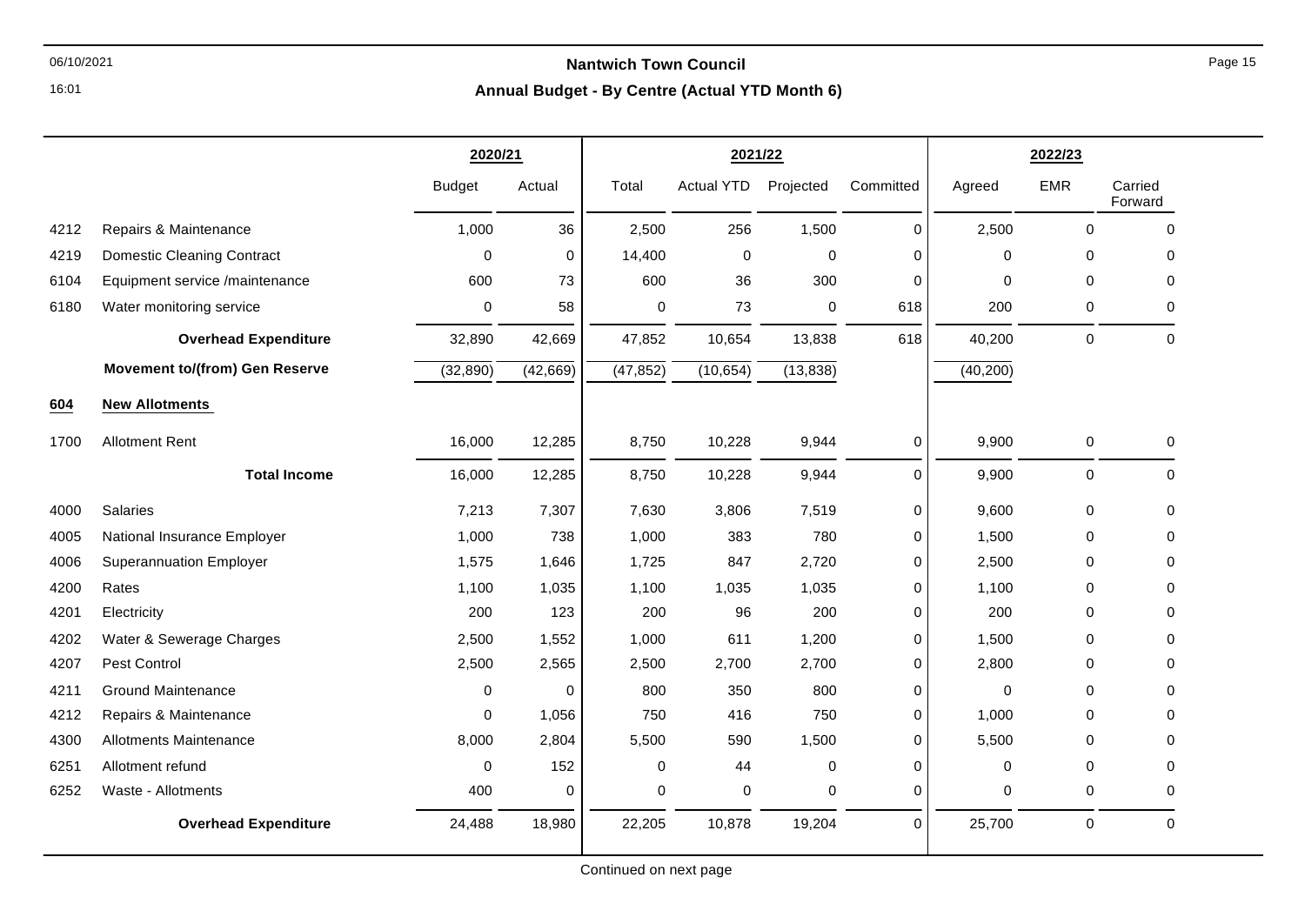**Annual Budget - By Centre (Actual YTD Month 6)**

|      |                                       | 2020/21       |           | 2021/22     |                   |             | 2022/23      |                     |             |                    |
|------|---------------------------------------|---------------|-----------|-------------|-------------------|-------------|--------------|---------------------|-------------|--------------------|
|      |                                       | <b>Budget</b> | Actual    | Total       | <b>Actual YTD</b> | Projected   | Committed    | Agreed              | <b>EMR</b>  | Carried<br>Forward |
|      | 604 Net Income over Expenditure       | $-8,488$      | $-6,695$  | $-13,455$   | $-650$            | $-9,260$    | 0            | $-15,800$           | $\mathbf 0$ | $\mathbf 0$        |
| 7001 | less Transfer to EMR                  | $\mathbf 0$   | 5,000     | $\mathbf 0$ | 0                 | $\pmb{0}$   | $\Omega$     | $\mathbf 0$         | $\mathbf 0$ | $\mathbf 0$        |
|      | <b>Movement to/(from) Gen Reserve</b> | (8, 488)      | (11, 695) | (13, 455)   | (650)             | (9,260)     |              | (15,800)            |             |                    |
| 605  | Planters, Tubs, etc                   |               |           |             |                   |             |              |                     |             |                    |
| 4212 | Repairs & Maintenance                 | 0             | 0         | $\mathbf 0$ | 66                | 0           | $\mathbf{0}$ | $\mathbf 0$         | 0           | 0                  |
| 6350 | <b>Plants And Materials</b>           | 16,000        | 8,489     | 16,000      | 106               | 16,000      | 0            | 16,000              | 0           | 0                  |
|      | <b>Overhead Expenditure</b>           | 16,000        | 8,489     | 16,000      | 172               | 16,000      | $\Omega$     | 16,000              | $\mathbf 0$ | $\mathbf 0$        |
|      | <b>Movement to/(from) Gen Reserve</b> | (16,000)      | (8, 489)  | (16,000)    | (172)             | (16,000)    |              | (16,000)            |             |                    |
| 606  | Tourism                               |               |           |             |                   |             |              |                     |             |                    |
| 1225 | Commission received                   | 2,700         | 0         | 1,000       | 0                 | $\pmb{0}$   | 0            | $\mathsf{O}\xspace$ | $\mathbf 0$ | $\mathbf 0$        |
| 1266 | Tree of light baubles                 | $\Omega$      | 760       | 0           | 0                 | 0           | 0            | $\mathbf 0$         | 0           | $\mathbf 0$        |
| 1646 | Souvenirs                             | $\Omega$      | 13        | $\mathbf 0$ | 83                | $\mathbf 0$ | 0            | $\mathbf 0$         | $\Omega$    | $\mathbf 0$        |
| 1652 | Admin fee                             | 3,000         | 0         | 1,000       | 109               | 500         | 0            | 1,000               | 0           | 0                  |
| 1660 | Postage Income                        | 50            | 0         | $\mathbf 0$ | 4                 | $\pmb{0}$   | 0            | 0                   | 0           | $\mathbf 0$        |
|      | <b>Total Income</b>                   | 5,750         | 773       | 2,000       | 196               | 500         | $\Omega$     | 1,000               | $\mathbf 0$ | $\mathbf 0$        |
| 4000 | Salaries                              | 51,139        | 51,598    | 53,640      | 27,222            | 54,307      | 0            | 55,900              | $\mathbf 0$ | $\mathbf 0$        |
| 4005 | National Insurance Employer           | 5,000         | 4,650     | 5,500       | 2,363             | 4,710       | 0            | 4,845               | 0           | $\mathbf 0$        |
| 4006 | <b>Superannuation Employer</b>        | 11,150        | 11,691    | 12,125      | 6,168             | 12,306      | 0            | 12,700              | $\Omega$    | $\mathbf 0$        |
| 4042 | Printing                              | 1,400         | 0         | $\mathbf 0$ | 0                 | 0           | 0            | 0                   | 0           | $\mathbf 0$        |
| 4053 | Worldpay                              | 2,000         | 2,927     | 2,500       | 2,304             | 3,000       | 0            | 3,500               | $\Omega$    | $\mathbf 0$        |
| 4057 | <b>Cash Collection</b>                | 500           | 362       | 500         | 177               | 500         | 0            | 500                 | 0           | $\mathbf 0$        |

16:01

Continued on next page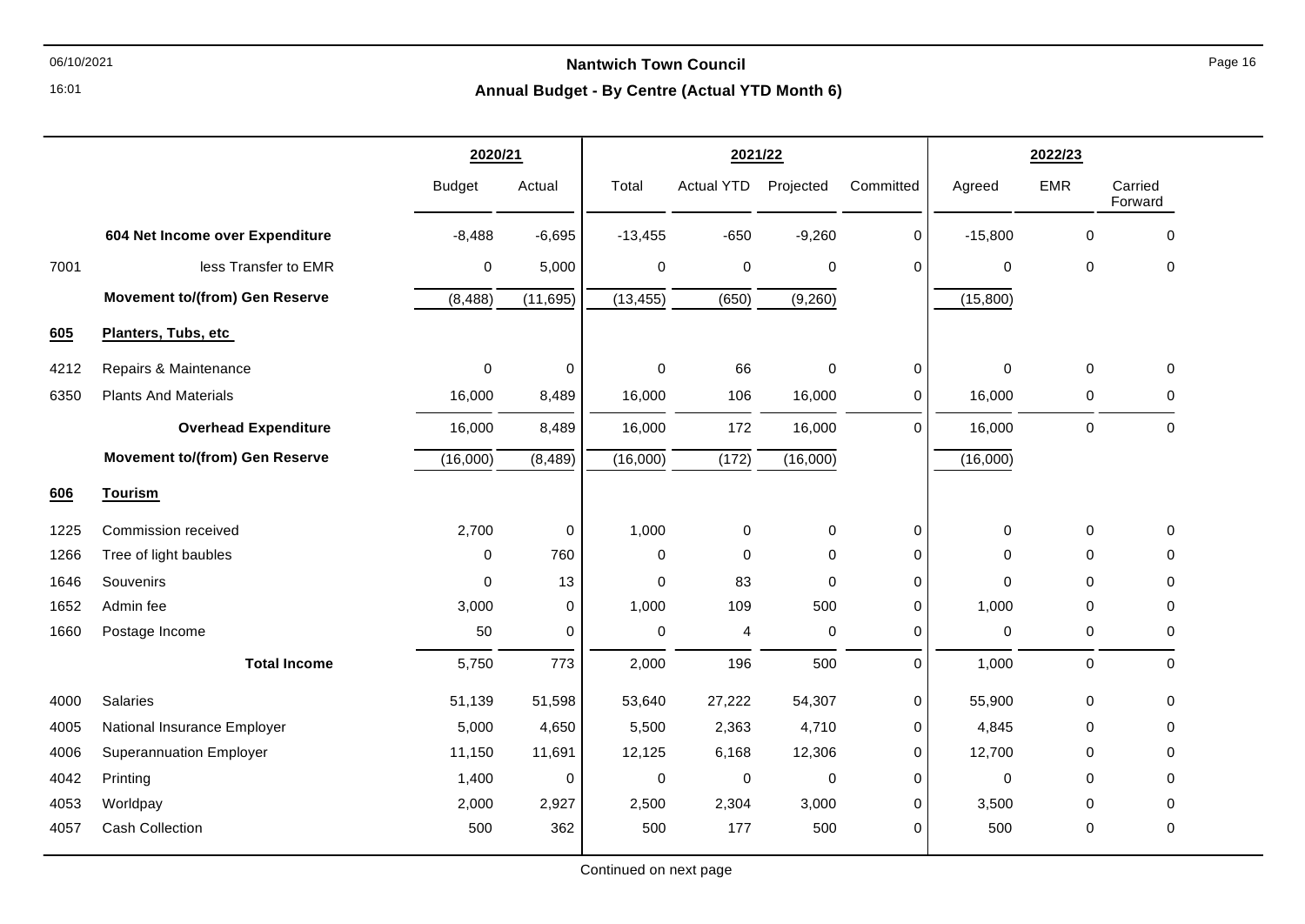**Annual Budget - By Centre (Actual YTD Month 6)**

|      |                                       | 2020/21       |             | 2021/22          |                   |             | 2022/23     |             |             |                    |
|------|---------------------------------------|---------------|-------------|------------------|-------------------|-------------|-------------|-------------|-------------|--------------------|
|      |                                       | <b>Budget</b> | Actual      | Total            | <b>Actual YTD</b> | Projected   | Committed   | Agreed      | <b>EMR</b>  | Carried<br>Forward |
| 4066 | <b>Tourism Merchandise</b>            | 150           | $\mathbf 0$ | 150              | $\mathbf 0$       | $\mathbf 0$ | $\pmb{0}$   | $\mathbf 0$ | $\mathbf 0$ | $\mathbf 0$        |
| 4067 | Coach welcome scheme                  | 200           | 94          | 200              | 5                 | 100         | 0           | 200         | 0           | $\mathbf 0$        |
| 4201 | Electricity                           | 1,800         | 0           | 0                | 0                 | 0           | $\mathbf 0$ | 0           | $\mathbf 0$ | $\Omega$           |
| 4205 | Gas                                   | 500           | 0           | 0                | 0                 | 0           | 0           | 0           | $\mathbf 0$ | $\mathbf{0}$       |
| 4206 | Chubb security main cont              | $\mathbf 0$   | 182         | $\mathbf 0$      | 0                 | $\mathbf 0$ | $\pmb{0}$   | $\mathbf 0$ | $\mathbf 0$ | $\mathbf 0$        |
| 4220 | <b>General Equipment</b>              | 1,250         | 0           | 1,000            | 37                | 400         | $\mathbf 0$ | 1,000       | 0           | 0                  |
| 6104 | Equipment service /maintenance        | 1,500         | 0           | 0                | $\Omega$          | 0           | 0           | $\Omega$    | 0           | 0                  |
| 6107 | Comedy Club ticket sales refun        | $\mathbf 0$   | 0           | 0                | 0                 | 0           | 395         | 0           | 0           | 0                  |
| 6116 | Oscar POS Rental                      | 2,600         | 1,656       | 2,600            | 2,587             | 3,000       | 135         | 2,600       | 0           | $\mathbf 0$        |
|      | <b>Overhead Expenditure</b>           | 79,189        | 73,160      | 78,215           | 40,862            | 78,323      | 530         | 81,245      | $\pmb{0}$   | $\Omega$           |
|      | <b>Movement to/(from) Gen Reserve</b> | (73, 439)     | (72, 387)   | (76, 215)        | (40, 666)         | (77, 823)   |             | (80, 245)   |             |                    |
| 607  | <b>Barony Park Block</b>              |               |             |                  |                   |             |             |             |             |                    |
| 4200 | Rates                                 | $\mathbf 0$   | 1,773       | $\pmb{0}$        | $\mathbf 0$       | $\mathbf 0$ | 0           | 0           | $\pmb{0}$   | $\mathbf 0$        |
| 4206 | Chubb security main cont              | $\mathbf 0$   | 1,192       | $\mathbf 0$      | 483               | 500         | $\pmb{0}$   | 1,000       | $\mathbf 0$ | 0                  |
| 6104 | Equipment service /maintenance        | 1,100         | 0           | 1,000            | 0                 | $\mathbf 0$ | $\mathbf 0$ | $\mathbf 0$ | $\mathbf 0$ | $\mathbf 0$        |
|      | <b>Overhead Expenditure</b>           | 1,100         | 2,965       | 1,000            | 483               | 500         | $\Omega$    | 1,000       | $\pmb{0}$   | $\mathbf 0$        |
|      | <b>Movement to/(from) Gen Reserve</b> | (1, 100)      | (2,965)     | (1,000)          | (483)             | (500)       |             | (1,000)     |             |                    |
| 608  | <b>Market Store</b>                   |               |             |                  |                   |             |             |             |             |                    |
| 4200 | Rates                                 | 800           | 80          | 800              | 773               | 773         | $\pmb{0}$   | 800         | $\mathbf 0$ | 0                  |
| 4201 | Electricity                           | 160           | 72          | 160              | 72                | 160         | $\mathbf 0$ | 120         | 0           | $\mathbf 0$        |
| 4206 | Chubb security main cont              | $\mathbf 0$   | 79          | $\boldsymbol{0}$ | 0                 | $\mathbf 0$ | $\pmb{0}$   | $\pmb{0}$   | 0           | $\mathbf 0$        |
| 6104 | Equipment service /maintenance        | 200           | 0           | 200              | 0                 | $\mathbf 0$ | $\mathbf 0$ | 200         | $\mathbf 0$ | $\mathbf 0$        |

16:01